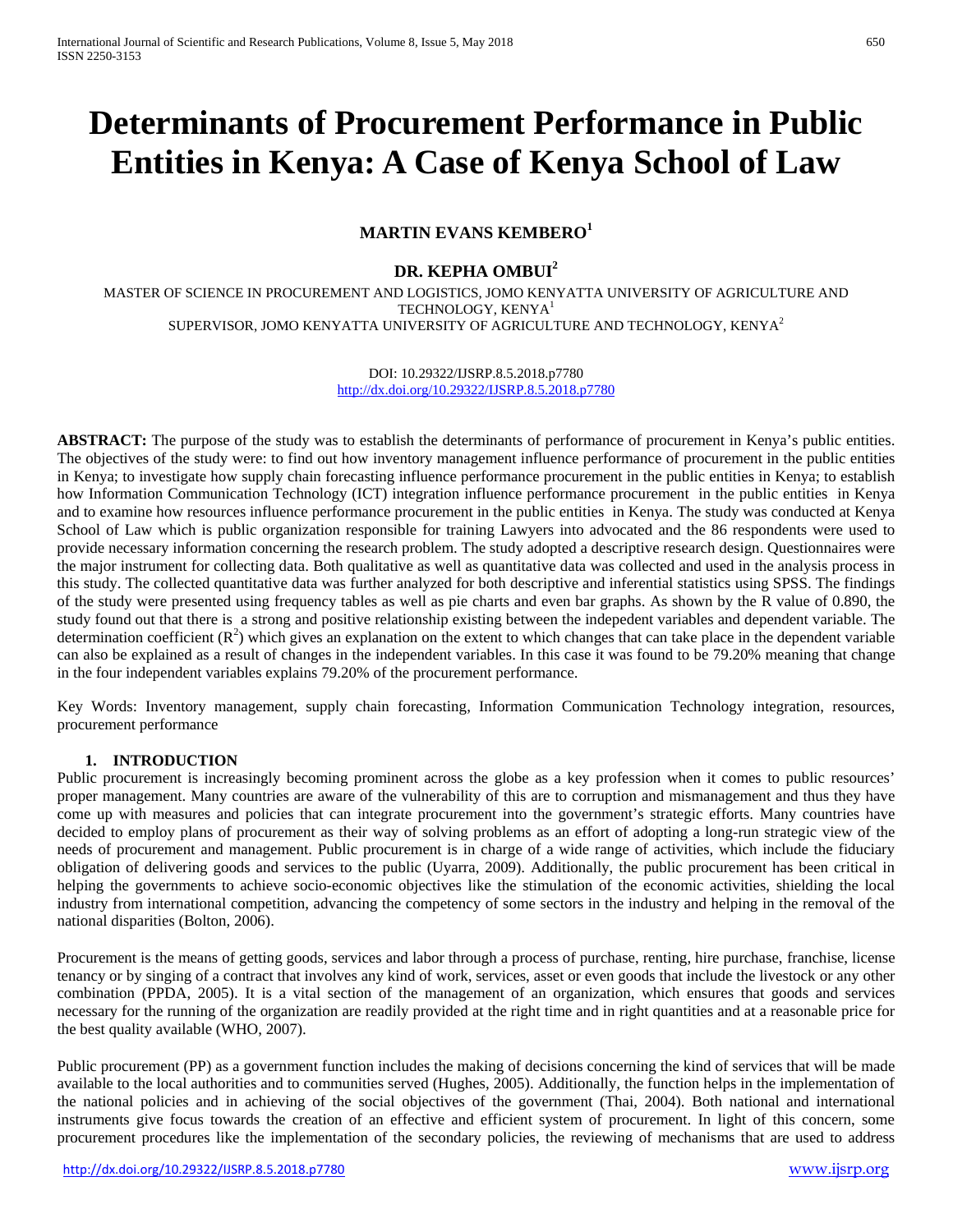complaints, electronic procurement and rules that govern projects that are financed privately have been accorded an in-depth evaluation (De Castro, 2006).

The reformation of the public procurement in Kenya was jointly initiated in the year 1997 by the World Bank and the Kenyan Government. The government made a decision of reviewing the existing system of procurement with the aim of advancing its efficiency, accountability, economy and transparency. The review led to the formation of the 2005 Act, PPDA (Public Procurement Disposal Act) (PPDA, 2005). The PPDA 2005 creates the procedures that ensure an effective and efficient process of public procurement and in the disposal of the obsolete and unserviceable, assets, stores and equipment by the public institutions. Section 29 of the Act gives specifications of open tendering in every procurement process as stated in sections 51, 52, 53, 54 and 55. This is done in an effort to establish a transparent and accountable system of procurement. The use of different procedures in the process of procurement is permittable under part V of the act.

Further, section 34(1) of the procurement Act notes "that the entity that is procuring shall come up with specific requirements in regard to the goods, services or works to be procured that are clear, giving a correct as well as complete description of what is supposed to be procured and which provides room for open and fair competition to those who wish to be part of the proceedings of procurement." From this section, it can be determined that the act is meant to enhance fairness and a fair competition in the procurement system (PPDA, 2005).

Section 52(2) of the Act gives a recommendation, which states that the tender papers should have all the necessary information to warrant a fair competition among the interested parties that are bidding for the tender. Section 54(1) of the Act supports transparency in the system of procuring by requiring the advertisement of the tenders as a way of inviting the attention of all interested parties and any person or institution that may wish to submit a tender bid. The flexibility in the valuing of the consulting services is demonstrated in Section 81(c) where the proposal requests are required to include the financial proposals. Further, Section 82(3) and Section 84(1) gives a clear support to the idea of price flexibility. Therefore, the PPDA 2005 is meant to guide the public procurement system and help establish transparency, fairness and accountability, which are essential towards ensuring the value of money is gained by the public institutions. Further, the Act specifies possible offences in case of a contravention of the provided procedures and policies for corruption purposes or create a favor to a certain individual (PPDA, 2005). The Act has been made as a guide to most procurement system in the country with most public institutions having a challenge in the process of procurement. Many public Universities have been necessitated by the Act to establish a workable and efficient procurement system that is in line with the Kenyan Procurement Act of 2005. This Act requires all the purchase made by the public institutions to undergo an elaborate procurement procedure, which needs a minimum of three quotations from three different suppliers (PPOA, 2005).

Cap 446 of the State Corporation Act is a parliament Act that creates room for the establishment of public Entities. In the Act, State Corporation is defined as a body that is established under the parliament Act. The president may or by order establish a state corporation and each of them shall have power necessary for performance of functions (State Corporation Act Cap 446). The government of Kenya forms corporations under the state management so as to work towards the realization of the country's commercial as well as social goals. These corporations play the essential role in regard to correcting failure in the market, exploitation of both social and even political objectives, education provision, health, income redistribution and ensuring that there is development in marginalized areas (Njiru, 2011).

For many developing countries, public sector still remains to be a necessary and an ongoing policy objective. This is done in Kenya in a way so as to overhaul the administrative systems so as to serve better the needs of the government as well as citizens using improved delivery of services of the public services and in the long run improve lives, reduce poverty, and providing sustainable good governance (Kempe, 2012). The government of Kenya committed to transform public service from process oriented, unnecessary bureaucratic practices, empowering speedy delivery of services by risk management and reviewing procurement management systems (Public Sector Reform and Institutional Capacity Building, 2005).

State corporations of Kenya are divided into eight broad categories using their mandate and functions as the basis of categorization. They consist of Commercial and Manufacturing Corporations, Financial Corporations, Regulatory Corporations, Training and Research Corporations, Public Universities, Service Corporations, Tertiary Education and Training Corporations as well as Regional Development Authorities (SCAC, 2004).

The Kenya School of Law is the top most Legal Training institution in Kenya. It was founded in the year 1963 with 11 students being pioneers of the school that year. The school was located at Valley Road next to the University of Nairobi Dental School, on a 4-acre piece of land. It was using then the buildings meant to be for a maternity wing of the Nairobi Hospital. The institution was a part of the Attorney General's Office up to 2001, after which it was accorded a semi-autonomous status to become a government agency. The government later purchased an ultramodern training facility at Karen to help make better the learning activities in the school. A commission of enquiry has been set up by both the pre and post-colonial governments to help address educational issues and to come up with proper policies to guide the sector. The policies that were formulated include the Denning Committee 1962, the Akiwimi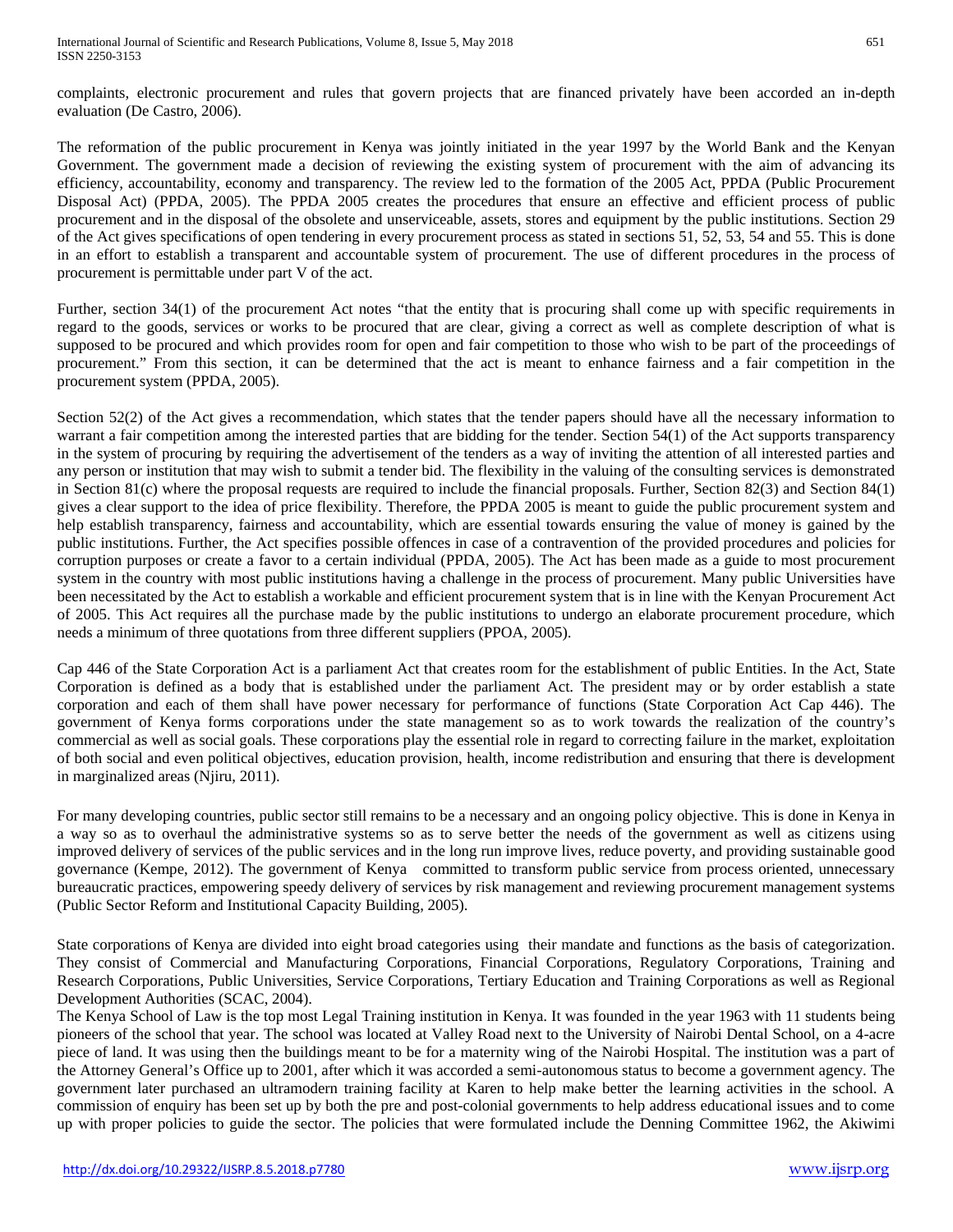Committee 1995 to focus on the status and Management of the Kenya School of Law, Kwach Committee 1998, which was meant to look into the administration of justice in Kenya. The Akiwimi Report made recommendations that led to the establishment of the Council of Legal Education Act CAP 16A of the Kenya Laws.

The public institution in Kenya face a challenge posed by the procurement Act of Kenya, which requires that, all materials in public offices to be subjected to a procurement procedure that should have a minimum of three quotations for every item raised by different suppliers (PPOA, 2005). The procurement Act of 2005 is meant to optimize economy and efficiency in the tendering process as it also promotes competition and a fair and equal treatment of the competitors. These measures ensure transparency and accountability in the procurement process as well as promoting the local industry. Despite the goal of the Act being to make the procurement process efficient and ensure equality among competitors, it is a tedious process that takes much to complete. This delays the process and makes it unsuitable for emergency cases (RoK, 2012).

Well procurement is a vital process in ensuring an efficient performance of the organization. The establishment of the 2015 procurement Act as well as its implementation and even the subsequent guidelines has encountered challenges in the public organization in Kenya because of lack of goodwill in the implementation processes (Mongare, 2012). Mburu & Jeru (2014) note that most of the procurement activities are subject to neglect, lack of good will, improper coordination by the management, bureaucracy and a lack of open tendering. From the information found at the Kenya School of Law (KSL) concerning the tendering process, 75% to 85% of the procurement process does not meet the standards and procedures set by the public procurement and disposal act. Statistics shows that the crisis that is related to management of stores brings hindrance to effective management of the public tendering that ends up in misusing the government tax payee's money. This shows that inefficiency poor performance of staff in procurement, lack of good skills in advertising tenders, inefficiency, competition, integrity, lack of transparent, public confidence and conclusive investment environment for the staffs in procurement department has led to the mismanagement of the government taxpayers.

Local studies have been conducted on the same. Some of them include studies like Otieno (2004) that focused on procurement of public institutions and Akech (2005) that focused on governance of public procurement and the development partners in Kenya. Others include Ombaka (2009) did a research on the management of the procurement of medicine in the countries that are developing and Kiawa (2012) that carried out a study on the accountability of the procurement process in the public sector in accordance to the state Law Office. The aim of this study therefore, is to establish the existing factors that affect the efficiency of the procurement performance in the institution; Kenya School of Law.

The study's purpose was to establish the determinants of performance of procurement in the public entities in Kenya. Specific objectives that guided the study were: to find out how inventory management influence performance of procurement in the public entities in Kenya; to investigate how supply chain forecasting influence performance procurement in the public entities in Kenya; to establish how Information Communication Technology (ICT) integration influence performance procurement in the public entities in Kenya and to examine how resources influence performance procurement in the public entities in Kenya

# **2. LITERATURE REVIEW**

# **2.1 Empirical Literature**

Onkundi and Bichanaga (2016) sought to establish factors that influence management of inventory management in Kisii County but focusing on health hospitals of the public. The study's objectives were: to find out how performance of inventory management in the public health sector is influenced by stock replenishment; to establish how the public health sector's effective inventory management performance is influenced by sharing of information; to find out how the public health sector's inventory management performance is influenced by costs of inventor as well as establishing how the public health sector's inventory management performance is influenced by variability in demand. The outcome of the study was that the inventory under stocking and overstocking in Kisii County's public health sector was as a result of insufficient staff, inadequate requirements for forecasting, receiving scheduled time, deliveries scheduled time, issuing and storage facilities that were unorganized and demand variability. These affected effective management of the inventory.

This study therefore has sought to examine the influence of inventory management on the energy sector performance in Kenya with a special focus on Kenya Power Limited. The study also intended to establish the influence of process auditing on the performance of Kenya Power Limited. It was found out that inventory control influences Kenya Power performance especially the lack of process auditing. The recommendation of the study is that organization should enhance process auditing in the inventory control to enhance efficiency in service delivery. Another study by Onchoke and Wanyoike (2016) to establish the Influence of inventory control practices on procurement performance in Nakuru Central Sub County but the focus being on distributors of Agrochemicals. It was found out that auditing of the inventory and Computerized Inventory Control systems have a positive and significant influence on the performance of procurement.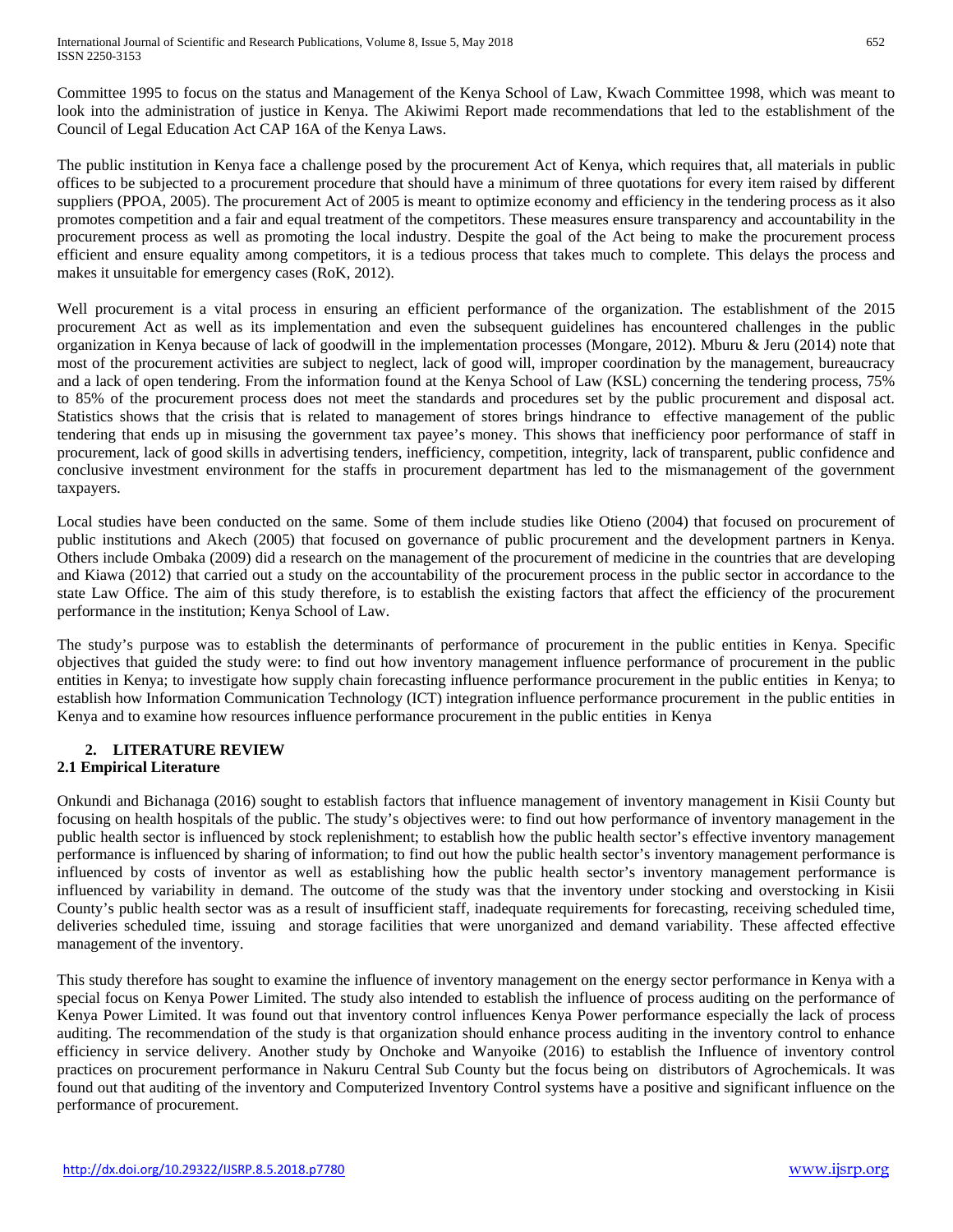Other findings were presented by Boyle *et al.* (2008) from the electronics industry. In this study original equipment manufacturers were not able to make predictions on demand of a period exceeding 4 weeks. Moon et al. (2000) also presented the forecasting of demand from Lucent and this demonstrated an improvement in accuracy of about 60% to 80-85% in forecasting. Datta (2008) also gave related observations that resulted in the markdowns of inventory. According to Zhao et al. (2002) as well as Bayraktar et al. (2008) and Wright & Yuan (2008), there is an improvement in the performance of supply chain if advanced tools of forecasting are used as evidenced by the past and recent research provided that some other factors are kept constant and optimized such as inventory collaboration and ordering policies. It has been discovered that in inventory forecast of macroeconomic nature, autoregressive models are effective (Albertson & Aylen, 2003). More emphases is also given by Zhao *et al.* (2002) and Bayraktar *et al.* (2008). In these studies it is emphasized that the primary role of supply chain forecasting is to show the actors the right direction but not being exact at that very moment. According to Chatfield & Yar (2008), selection of a correct method of forecasting is sometimes a very complex issue.

In Kenya, the effective procurement concept has only attracted the attention of the organizations in private sector. In parastatals of the government, no significant measures which have been taken so as to enhance the implementation procurement practices in an effective manner (Patrick 2008). Matunga, Nyanamba and Okibo (2013) carried out a study on the influence of e-procurement on the efficient of public hospitals procurement. It was evident that d that Kisii Level 5 hospital employs e-quotations, e-tendering and esourcing as the major e-procurement applications. The greatest challenges encountered while using e-market provider include inadequate funding, inability of the organization to carry out change management and lacking of good training of employees on the use of the system.

Many studies have done in Kenya by many researchers to determine factors that influence procurement in various organizations. For example Chilikona and Muturi (2015) determined to evaluate the factors that influence procurement function performance but in Kisumu County but focusing on technical institutions of the public. Questionnaires were used in collecting primary data and later using descriptive and inferential statistics in its analysis. It was concluded from the study that staff competency, ethics and information technology positively affected procurement performance in these technical institutions of training. Even though that is the case, this study will focus on procurement performance in an organization but will not examine technology itself.

Mahmood (2010) in Bangladesh, studied Public procurement and corruption. The study focussed on opportunities and challenges facing public procurement. The study states that it has been greatly recognized that it is one of the professions that is said to have played a very significant role in the success of managing of public resources. For this reason a good number of countries have been made aware of the importance of procurement being an area that is very vulnerable to corruption and mismanagement. Efforts have therefore been made so as to integrate the procurement function into strategic view of government efforts while planning. Governments have therefore started to use their respective annual procurement plans to solve problems that may arise. In public procurement process, accountability is the central pillar. There is danger of corruption and misuse of funds in case there is no accountability.

A study by Davis (2014) established that not always should allocations emphasizes be on the function of financial aspects in regard to procurement performance. More specifically, perceptions of the viability of influencing management of procurement are supposed to play a significant role in shaping the extent to which rules and regulations are being acted upon since socially responsible methods are sometimes perceived to be more expensive as compared to other methods. Many a times organizations face budget constraints as well as countervailing objectives. For this reason, perceptions about the cost-effectiveness as a result of better management are supposed to play a specific significant role. Public organizations are therefore to pursue the allocation of resources in sectors taken to be of urgency and of greater benefits.

According to Smee (2012), governments of many developing countries suffer from financial and technical capacity inadequacy so as to carry out their oversight and control functions effectively as well as tracking and reporting of the allocations made together with the disbursement of financial resources and their use. It is possible that political and bureaucratic leakage, together with fraud, corruption and abuse practices can take place at all stages of the process due to poor management of expenditure systems, organizational deficiencies ineffective supervision and auditing as well as ineffective fiscal controls regarding the flow of public funds (Peters, *et al*., 2010).

# **2.2 Critique of Existing Literature**

One main and standard critique regarding the institutional theory is that is very static despite the fact that the world of politics which it explains is very dynamic. It is possible that this critique may at times be exaggerated but the fact is that there must be an element of validity in it. Since institutional theories are variance theories, they better explain differences that exist among different types of institutions as compared to explaining the development that may exist in an individual institution (Peters, 2010).

The inherently static nature critique many a times is applicable when using empirical approach based on the fact that it is the epitome of Mohr's "variance" theory in regard to organizations. The question that can be asked is whether the existence of different types of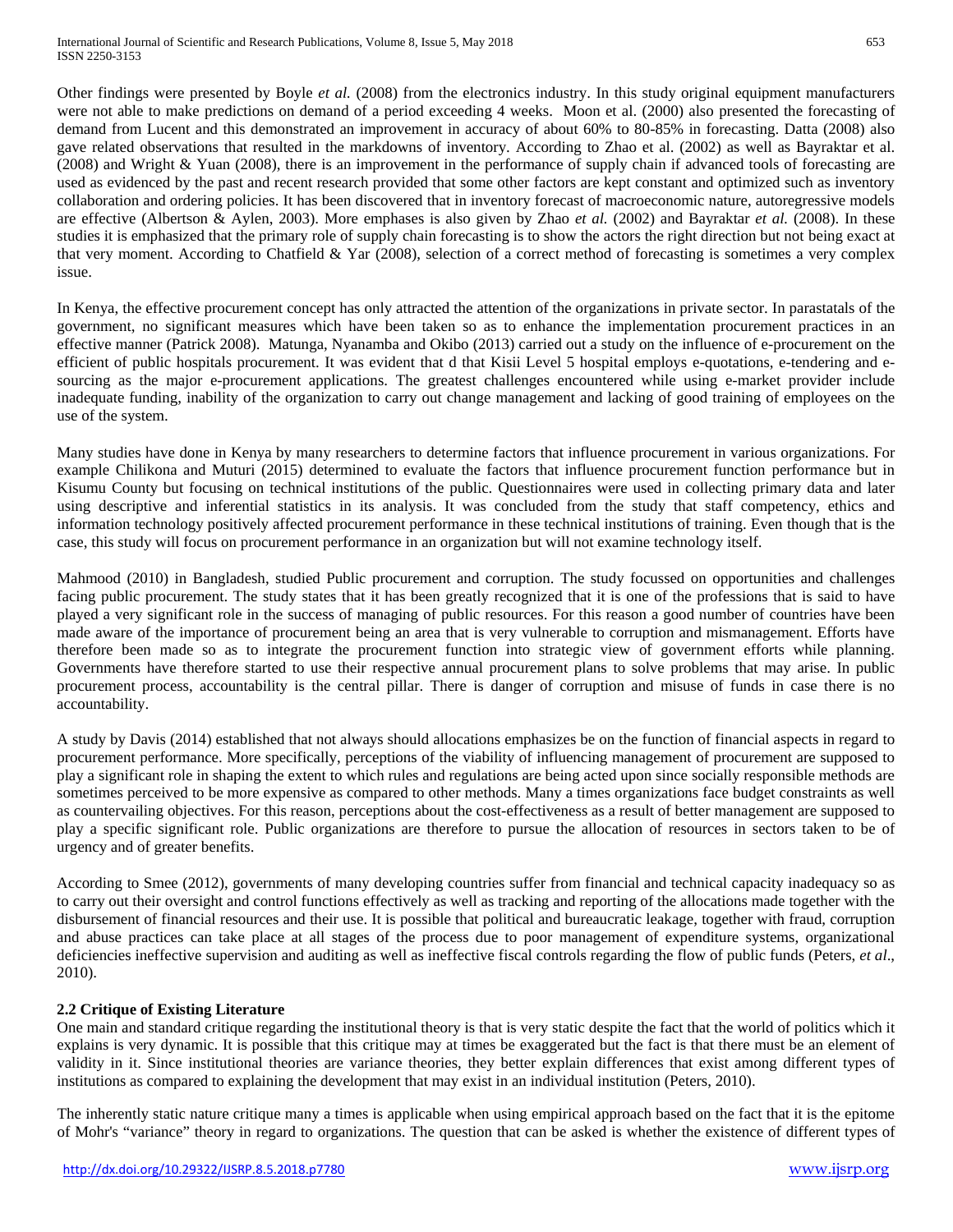structures results to any difference in regard to different decisions being made by the institutions. Even though that is the case, on the other part of the coin the focus is on individual institutions and how they develop their internal and common appropriateness as given weight by March and Olsen (2011). The concern is therefore more on institutional development rather than on fundamental changes.

Quayle (2006) asserts that the said sub‐functions should not be held in isolation from each another. For instance it might lead to an increase in efficiency because of the practice of specialization in allocating either expediting issues or strategic ones so as to bring a separation between persons. Even doing the operational work can also result to selection of more reliable suppliers. For the same reason of making better decisions, it is obvious that the purchasing of strategic matters as well as sales operations are being controlled one and same person. It facilitates smooth flow of the information in the entire organization.

Outsourcing business activities that are of different units and belonging to a given company are usually handled by one central function (Gadde *et al.,* 2007)**.** SCOR has been proven with a good number of clients to have been shared both best as well as worst practices with. Given the higher adoption, your odds of being able to actually do some meaningful benchmarking once you've rolled out the process model are much better. SCOR has been criticized for its inability to support the entire scope of the value chain but quite honestly, to a single company who has been able to roll out a process model that spans from product design to service and still maintains a level of detail that's actually usable (Kanji *et al.,* 2010).

Formalization of the institution expresses the level to which the instructions, patterns of communication, procedures, etc are kept in the company and how they are being followed. According to Wood (2005), it is just the existence as well as prevalence of the written documentation. These two attributes are mostly chosen purposely for adjustment because of the reasons that they are easily applicable and even involving the two structures of an organization be it formal or informal. Governments should hence decentralize their functions. Organizations that offer professional services need to be formalized as they deal with complex procedures. This formalization has to be designed in a way so as to realize the desired outcome from the members and as a result professionals are able to share authority in decision making. It is therefore suitable for the setting of universities and hospitals (Wood, 2005).

# **2.3 Research Gaps**

Many researches have been done both locally and internationally with an aim to determine the factors affecting outsourcing in public sector (Odhiabmo, 2013; Chiang, Hillmer & Suresh, 2012). Many of them have concentrated on strategic sourcing but it is only a few that deals with the influence on organizational performance. A study by Odhiambo (2013) focusing on strategic sources of sourcing and factors that influence practices of strategic sourcing of multinational corporations in the manufacturing industry in Kenya. It was found out that the strategic practices of sourcing that are more outstanding include internal integration, strategic purchasing as well as information sharing. Nyagari *et al*. (2014) have considered the relationship that exists between strategic sourcing and the triple bottom line in Kenya's commercial banks.

Chiang et al. (2012) did a study on the effect of strategic sourcing and flexibility on supply chain agility of firms. Findings were that the supplier evaluation, strategic supplier partnership, sourcing flexibility as well as sense of trust in members of supply chain are very key on matters of strategic sourcing. These studies show that research that has been done on key drivers that influence the implementation of procurement sources of outsourcing practices in Kenyan government parastatals. Unavailability of reliable as well as valid data remains to be one of the major obstacles as far as the understanding of the procurement performance determinants in Kenya's public entities is concerned. This study therefore strives to build on the locally available data though scarce.

A number of studies tend to identify performance of procurement that may impact an organization's performance even though they are not empirically tested (Kanji *et al.,* 2010; March & Olsen, 2011). Such studies also do not provide a complete as well as coherent cause of the problems associated with traditional procurement and even the potential benefits as well as the facilitators of performance in procurement in the public sector. This study therefore intends to fill this gap by investigating the procurement performance determinants in Kenya's public entities. The study will provide a far richer and deeper data set even though it builds on factors that have already been identified by other studies.

# 3. **RESEARCH METHODOLOGY**

A descriptive research design was used in this study to establish the determinants of procurement performance in the public entities in Kenya. Studies of this research design are designed in such a way so as to obtain necessary and precise information regarding the current state of the phenomena and where possible be able to draw valid conclusion based on the discovered facts. The design also attempts to give a deeper and clear description of various opinions, views attitudes and preferences of the researcher. In addition to this it aims to obtain information from a representative of the population and the researcher is able to present the outcome of the study and the entire population even though information of the representatives was used (Kothari  $\&$  Garg, 2014). It is on this premise; the descriptive survey used it to provide the current study with appropriate procedure for examining determinants of procurement performance in the public entities in Kenya.

The target population in this study was 86 employees; the study targeted each division that was involved in the process of procurement at the Kenya School of Law. The study selected five categories that resulted in dividing the target population into five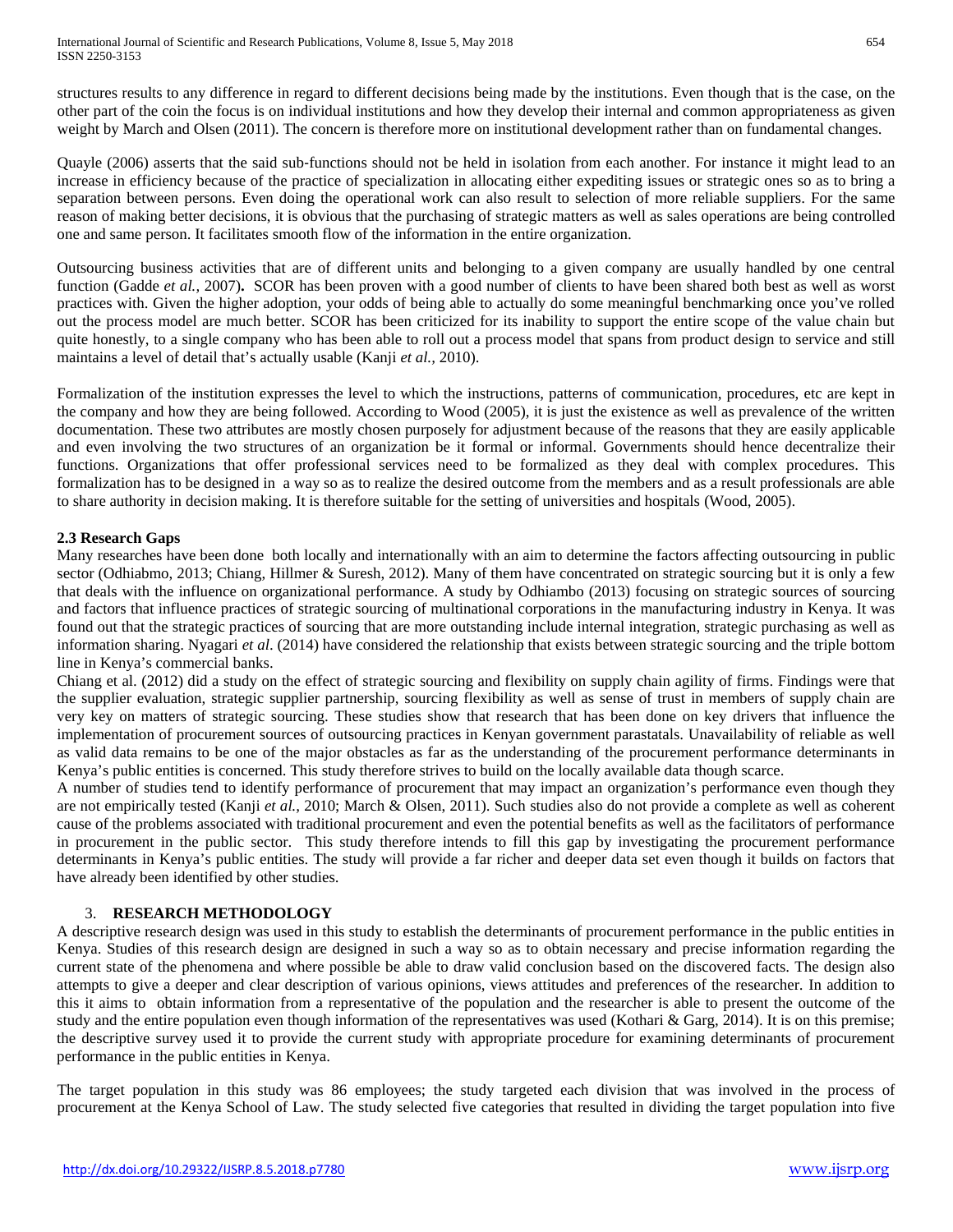| categories, these categories are classified as Human resource & Administration, Finance & control, legal, procurement and Audit |  |
|---------------------------------------------------------------------------------------------------------------------------------|--|
| divisions. The target population is as illustrated in Table 3.1.                                                                |  |
| <b>Table 3.1: Target Population</b>                                                                                             |  |

| <b>Division</b>                  | <b>Population</b> | <b>Percentage</b> |  |
|----------------------------------|-------------------|-------------------|--|
| Human resource & Administration. | 28                | 37.74%            |  |
| Finance & control                | 20                | 26.42%            |  |
| Legal                            |                   | 7.55%             |  |
| Procurement                      | 16                | 15.09%            |  |
| Audit                            | 10                | 9.43%             |  |
| <b>Total</b>                     | 86                | 100%              |  |

# **Source: Kenya School of Law (2018)**

In the study, the sampling frame was drawn from the list of the employees in the human and administration, finance and control, legal and audit departments which consists of 86 employees as per the payroll personnel data in the Human Resource department. The study adopted a census to collect primary data. It is recommended that a census survey is used when the population (106) is small that is less than 200 and manageable to collect information for the study (Yin, 2013).

Questionnaires were used to collect primary data from the respondents that were involved as research tools (Kothari, 2005). According to Young (2009), questionnaires are appropriate because they collect information that cannot be observed directly since they inquire about motivations, feelings, attitudes, as well as accomplishments and individual experiences. Questionnaires also have added advantage as they are less costly and not time consuming. Semi-structured questionnaires were used and this type of a questionnaire was administered using the method of drop and pick-later to the sample of a population. This study used primary data which was later compared with secondary data which wqas available. The respondents were assured that their information was to be treated with confidentiality but only used for study purposes and therefore questionnaires were formulated on the same declaration. The permission was asked to collect data from the target population by attaching an introductory letter on each questionnaire. Introductory letter was therefore sought from the university before proceeding to the field indicating that the researcher is just a student who needs that permission to collect data only for academic purposes. A permit was also sought from the National Council of Science and Technology. Approval from the organization was given and the data collection was given a go ahead. Pilot study was done which involved questionnaire pre testing on 8 respondents.This is supported by (Neumann, 2006) who assrts that a proportion of 10% of the population be used in pilot testing. According to Cooper & Schindler (2008) no statistical conditions are needed therefore there was convinience in selecting responents in pilot study.

Validity is the extent to which the test item sample represents the content that it is designed to measure. Validity of the instruments was assured through use of simple language not contaminated with jargon that made it very easy to the respondents to understand. The supervisor and other experts were also engaged in giving advice on whether the questions to be asked will real contribute positively to what was supposed to be measured. Content validity was adopted by the researcher. In most cases a CVI of 0.78 is recommended for the research instruments (Lefort & Urzua, 2008) and the study was based on that threshold.

According to Yin (2013), Cronbach alpha refers to the basic formula used to determine reliability but based on internal consistency. By inclusion of many similar items on a measure, reliability is increased and this was done through testing of many individual samples using uniform procedures. Reliability of the instruments was tested through relying on internal consistency techniques using Cronbach's Alpha. The study was based at a threshold of 0.7 which falls within the range of between 0.6-0.7

The study collected both qualitative and quantitative data and analysis was done using both qualitative and quantitative methods with the aid of (SPSS) version The qualitative data was analyzed by the use of content analysis which helped the study in giving recommendation in line with the conclusions drawn for the whole population under study. Quantitative analysis gave rise to quantitative reports through measures of central tendency, percentages and tabulations. Statistical techniques like pie charts, bar charts, percentages as well as frequency counts were used to quantitative data. On the other hand qualitative data was analyzed using content analysis and presented descriptively. Correlation analysis as well as multiple regression analysis was also employed by the study to show the degree of relationship that exists between the variables. The model that was used is as follows:

# **Y = β0+ β1X1+ β2X2+ β3X3+ β4X4 + ε,**

Where;

Y= Implementation of procurement outsourcing practices in state corporations (dependent variable);  $β_0$ = constant (coefficient of intercept);

 $X_1$ = Inventory Management  $X_2$ = Supply chain forecasting

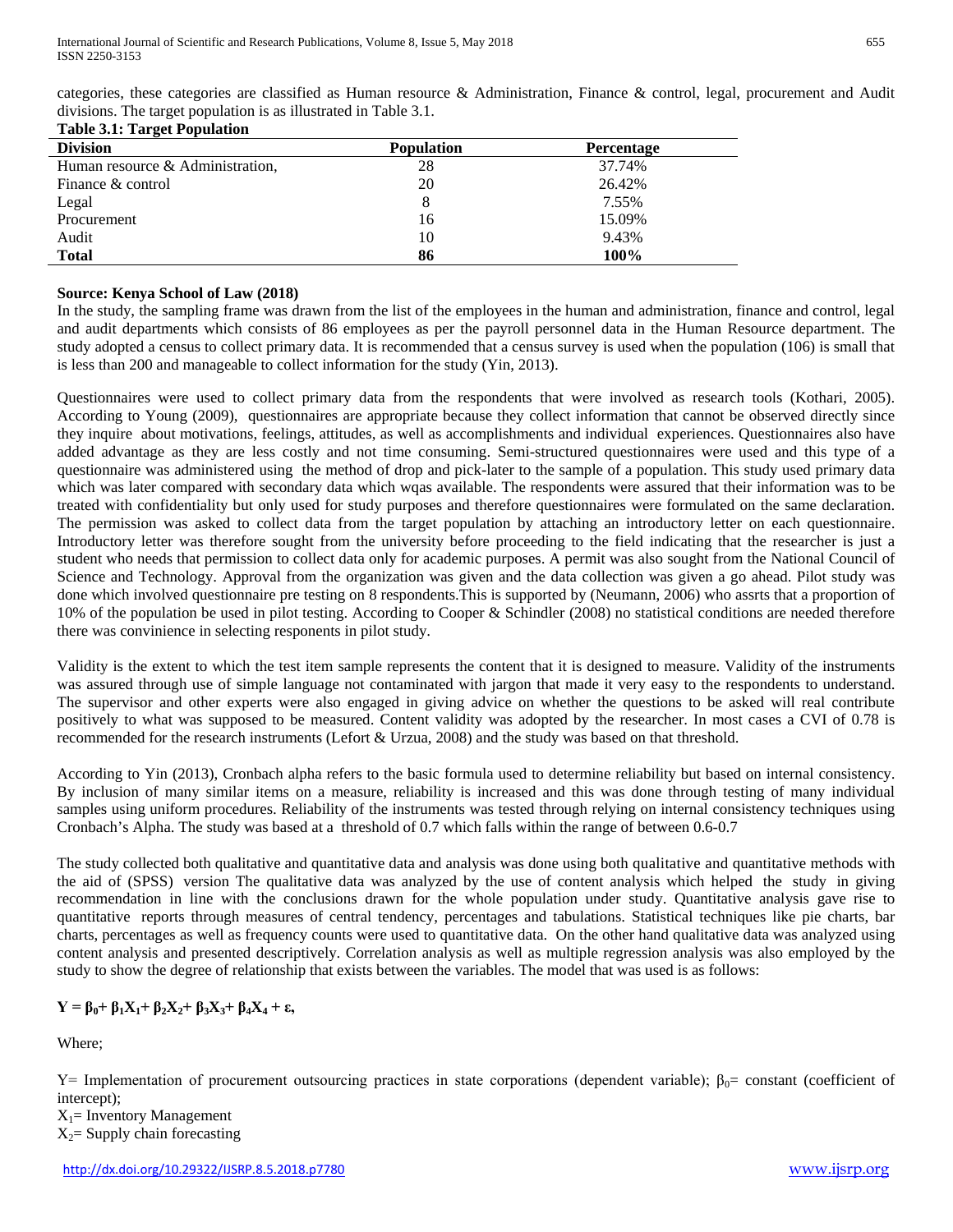$X_3$ = ICT integration

 $X_4$ = Resources

 $\varepsilon$  = Disturbance term;  $\beta$ 1... $\beta$ <sub>4</sub>= regression coefficient of four variables.

# **4. RESEARCH FINDINGS AND DISCUSSIONS**

#### **4.1 Response Rate**

In total the questionnaires that were given was 85 and were distributed to the targeted respondents of the identified respondents. Only 60 returned the questionnaires representing a response rate 72.73%. According to Mugenda (2012), a response rate of 50% is said to be adequate, that of 60% and above is said to be good but above 70% is said to be very good. The response rate of 72.73% found in this study is therefore quite adequate. This agreed with Orodho (2009) recommendation that a response rate of over 50% is sufficient.

#### **Table 4.1: Showing Response Rate of Respondents**

| Response.               | <b>Frequency.</b> | Percentage. |
|-------------------------|-------------------|-------------|
| <b>Actual Response-</b> | 64                | 72.73%      |
| Non-Response-           | 24                | 27.7%       |
| <b>Total</b>            | 88                | 100%        |

## **4.2 Pilot Study**

The computation of the Cronbach alpha was in terms of inter-correlations whose average was calculated among various items that measured the concepts. If the Cronbach alpha is closer to 1 then there is high reliability (Sekaran, 2008). A 0.7 value at the lowest is recommended. Cronbach's alpha is the one that is commonly used to measure internal consistency and it is computed since Reliability was done through testing of both stability and consistency. Consistency show how well the items that measure the concepts are held together as a set. Since Cronbach's alpha was employed to measure reliability, it was done on four main objectives of this study. The Cronbach's alpha results range between 0. 723 and 0.873 thus acceptable.

#### **Table 4.2: Reliability Results**

| <b>Items</b> |                             | <b>Alpha Reliability</b> |  |
|--------------|-----------------------------|--------------------------|--|
| 1.           | <b>Inventory Management</b> | 0.92                     |  |
|              | 2. Supply chain Forecasting | 0.87                     |  |
|              | 3. ICT Integration          | 0.79                     |  |
| 4.           | Resources                   | 0.82                     |  |

#### **4.3 Demographic Information**

The study determined to find the demographic characteristics of the sampled population. The analysis of the findings in Table 4.3 shows the distribution of the respondents of the study as per gender, age categories, duration of service and education level. The Table 4.2 shows that most of the respondents (83.1%) were male while female accounted for 16.9%. this shows that both male and female were represented in the study though male gender category was most mainly dominant. In addition, more than half of the respondents (51.4%) were within the age category of 31 to 40 years. This shows that most employees in the commercial state corporations were fairly young hence energetic to perform the tasks ahead. The findings show that most respondents had served in the service for 5-10 years and above 15 years as accounted by 31.7% and 30.4% respectively. Those who had served for Less than 5 years11-15 years accounted for 17.4% and 20.5% respectively. This shows that most respondents were well experience in the police service and therefore knowledgeable with the information sought in the study. The findings further show that most respondents' had bachelor's degree accounted by 63.6%. Respondents who had primary education were 4.4% while respondents who possessed Diploma certificates were 13.5%. This shows that most respondents joined the commercial state corporations after O' level hence had professional training before joining the organizations. These findings generally show that the study gathered responses from diverse categories of the respondents within the commercial state corporations.

## **Table 4.3: Demographic Information**

| <b>Demographic Information</b> | <b>Categories</b> | Frequency<br>n) | Percentage $(\% )$ |
|--------------------------------|-------------------|-----------------|--------------------|
| Gender of the Respondents      | Male              | 50              |                    |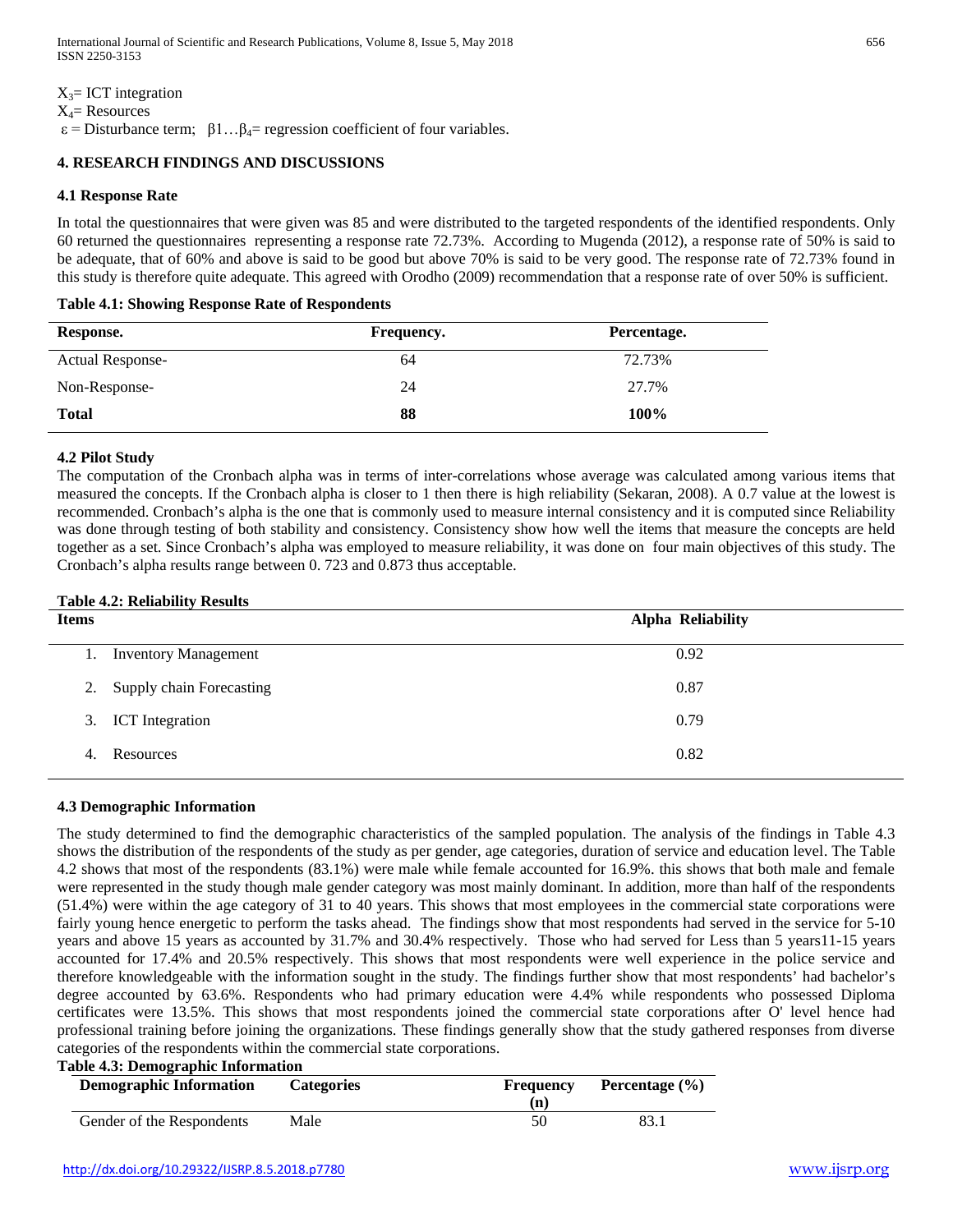International Journal of Scientific and Research Publications, Volume 8, Issue 5, May 2018 ISSN 2250-3153

|                          | Female                         | 10            | 16.9                |
|--------------------------|--------------------------------|---------------|---------------------|
| <b>Age Categories</b>    | 21-30                          | 17            | 26.8                |
|                          | 31-40<br>$41 - 50$<br>Above 50 | 33<br>10<br>4 | 51.4<br>15.3<br>6.5 |
| Duration of service      | Less than 3 years.             | 11            | 17.4                |
|                          | 3-6 years.                     | 20            | 31.7                |
|                          | $7-10$ years.                  | 13            | 20.5                |
|                          | Above 10 years.                | 20            | 30.4                |
| <b>Education</b> level   | Primary                        | 3             | 4.4                 |
|                          | Secondary                      | 9             | 13.5                |
|                          | Diploma                        | 11            | 17.9                |
|                          | Bachelor's Degree              | 41            | 63.6                |
|                          | <b>Masters</b>                 | 2             | 0.5                 |
| <b>Overall Total (N)</b> |                                | 60            | <b>100.0</b>        |

## **4.4 Inventory Management**

The study determined to assess the influence of inventory management on performance of the public entities in Kenya. The findings in this section are provided in regard to the statements that were posed concerning the responses that were given on a five-point likert scale, that is, Strongly Agree which was given 5; Agree which was given 4; Neutral which was given 3; Disagree which was given 2 and Strongly Disagree which was given 1. Table 4.5gives the findings. The scores were given and those of 'strongly disagree' as well as those of 'disagree' represent a statement of not agreed upon which equivalent to an average score of between 0 and 2.5 is. The 'Neutral' score represents a statement that is moderately agreed and it is equivalent to an average score of between 2.6 to 3.4. Also the score of 'agree' as well as 'strongly agree' represent a statement of highly agreed which is equivalent to an average score of between 3.5and 5.0. The findings are as given in Table 4.4.

As per the tabulation, most of the respondents were found to be neutral and the organization has ensured that there is tracking of inventory to enhance controlling, procuring of materials, coordination of materials accessibility, and utilization of materials (3.2345); They have correct forecasting methods thus reduction of stock outs in the organization (3.2190); The original equipment manufacturer is used to predict demand beyond a 4 week horizon (3.4908); The forecasting accuracy demonstrate improvements and related observations results in inventory markdowns (3.6723); The organization has advanced forecasting tools that can enable improvements in cost reduction (3.5689).

The forecasting tool accuracy tools synchronizes the demand and supply cycle than using the real time information (3.2248); The organization has adopted Just-in-Time system as the method used in inventory that is designed to ensure that there is minimization of inventory, and at the end of the day move it to the field to be used when exactly needed(3.5232). The findings of the study agree with those of Onkundi and Bichanaga (2016).

#### **Table 4.4: Influence of Inventory Management on Procurement Performance**

| <b>Inventory Management</b>                                                                                                                                                      | Mean | <b>Std. Dev</b> |
|----------------------------------------------------------------------------------------------------------------------------------------------------------------------------------|------|-----------------|
| The organization has ensured that there is tracking of inventory to enhance the coordination of<br>materials accessibility, utilization, controlling and procuring of materials. | 3.23 | 0.33            |
| We have the correct forecasting methods thus reduction of stock outs in the organization                                                                                         | 3.21 | 0.67            |
| The original equipment manufacturer is used to predict demand beyond a 4 week horizon                                                                                            | 3.49 | 0.14            |
| The forecasting accuracy demonstrate improvements and related observations results in inventory<br>markdowns                                                                     | 3.67 | 0.22            |
| The organization has advanced forecasting tools that can enable improvements in cost reduction                                                                                   | 3.56 | 0.23            |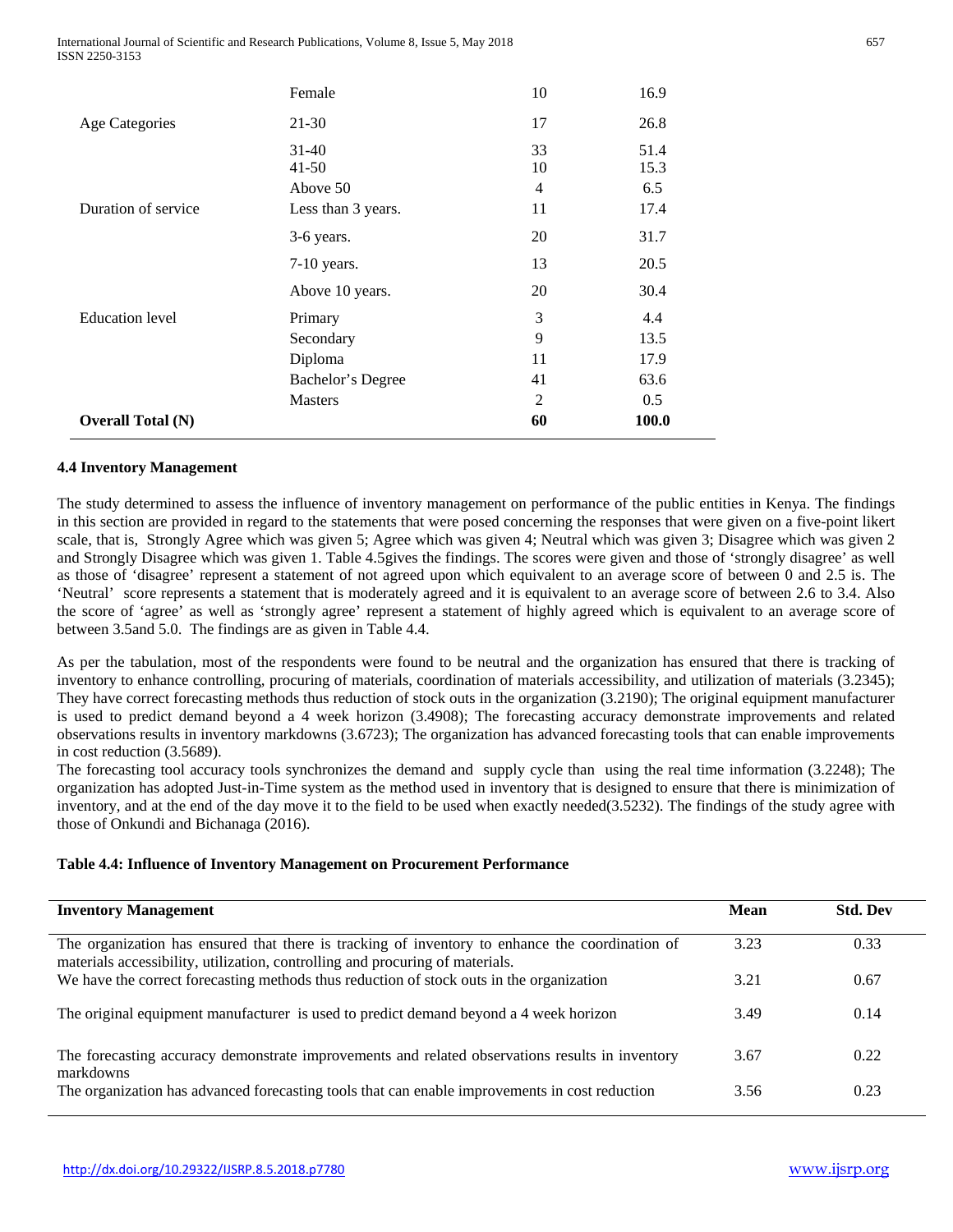| The forecasting tool accuracy tools synchronizes the demand and supply cycle than the using real | 3.22 | 0.35 |
|--------------------------------------------------------------------------------------------------|------|------|
| time information                                                                                 |      |      |
| The organization has adopted Just-in-Time system as the method of inventory control that is      | 3.52 | 0.68 |
| designed to minimize inventory, and later move it to the field to be used when needed.           |      |      |

# **4.5 Supply Chain Forecasting**

The study determined to assess the influence of supply chain forecasting on procurement performance of the public entities in Kenya. Responses were given on a five-point likert scale, that is, Strongly Agree which was given 5; Agree which was given 4; Neutral which was given 3; Disagree which was given 2 and Strongly Disagree which was given 1. Table 4.5gives the findings. The scores were given and those of 'strongly disagree' as well as those of 'disagree' represent a statement of not agreed upon which equivalent to an average score of between 0 and 2.5 is. The 'Neutral' score represents a statement that is moderately agreed and it is equivalent to an average score of between 2.6 to 3.4. Also the score of 'agree' as well as 'strongly agree' represent a statement of highly agreed which is equivalent to an average score of between 3.5and 5.0. Findings are as given in Table 4.5.

As indicated by high levels of agreement in Table 4.5, a majority of respondents affirm that the they have the correct forecasting methods thus reduction of stock outs in the organization ( mean of 3.2145 and Std of 1.2231 ) though the sentiments were very much contested as shown by a standard deviation above 1.0.; The original equipment manufacturer was used to predict demand beyond a 4 week horizon ( mean of 3.6723 and Std of 1.6753) though the sentiments were very much contested as shown by a standard deviation above 1.0.

The forecasting accuracy demonstrate improvements and related observations results in inventory markdowns (mean of 3.3332 and Std of 1.0009) though the sentiments were very much contested as shown by a standard deviation above 1.0; The organization has advanced forecasting tools that can enable improvements in cost reduction (mean of 3.9003 and Std of 1.2373) though the sentiments were very much contested as shown by a standard deviation above 1.0. The organization has advanced forecasting tools that can enable improvements in cost reduction (mean of 3.6782 and Std of 1.3801) though the sentiments were very much contested as shown by a standard deviation above 1.0.

The forecasting tool accuracy tools synchronizes the demand and supply cycle than the using real time information (mean of 3.6782 and Std of 1.3801) though the sentiments were very much contested as shown by a standard deviation above 1.0.; To have years of demand data helps the organization to better have a prediction on the future demand thus timely purchases-stock out reduction (mean of 3.0091 and Std of 1.6732) though the sentiments were very much contested as shown by a standard deviation above 1.0. The study findings are in agree with those of Boyle et al. (2008) that in case original equipment manufacturers (OEM) are not able to predict demand of more than a 4 week horizon. Moon et al. (2000) also presented demand forecasting demonstrating improvement in forecasting accuracy and related observations resulted in inventory markdowns.).

# **Table 4.5: Influence of Supply Chain Forecasting on Procurement Performance**

| <b>Supply Chain Forecasting</b>                                                                                                  | <b>Mean</b> | <b>Std</b> |
|----------------------------------------------------------------------------------------------------------------------------------|-------------|------------|
| We have the correct forecasting methods thus reduction of stock outs in the<br>organization                                      | 3.21        | 1.22       |
| The original equipment manufacturer is used to predict demand beyond a 4 week<br>horizon                                         | 3.67        | 1.67       |
| The forecasting accuracy demonstrate improvements and related observations results<br>in inventory markdowns                     | 3.33        | 1.0009     |
| The organization has advanced forecasting tools that can enable improvements in<br>cost reduction                                | 3.90        | 1.23       |
| The forecasting tool accuracy tools synchronizes the demand and supply than using<br>real time information                       | 3.67        | 1.38       |
| To have years of demand data helps the organization to better predict future demand<br>thus timely purchases-stock out reduction | 3.01        | 1.67       |

## **4.6 Information Communication and Technology Integration**

This section presents findings to survey questions asked with a view to establish the influence of Information Communication Technology integration on procurement performance in public entities in Kenya. Responses were given on a five-point likert scale, that is, Strongly Agree which was given 5; Agree which was given 4; Neutral which was given 3; Disagree which was given 2 and Strongly Disagree which was given 1. Table 4.5gives the findings. The scores were given and those of 'strongly disagree' as well as those of 'disagree' represent a statement of not agreed upon which equivalent to an average score of between 0 and 2.5 is. The 'Neutral' score represents a statement that is moderately agreed and it is equivalent to an average score of between 2.6 to 3.4. Also the score of 'agree' as well as 'strongly agree' represent a statement of highly agreed which is equivalent to an average score of between 3.5and 5.0. Findings are as given in Table 4.6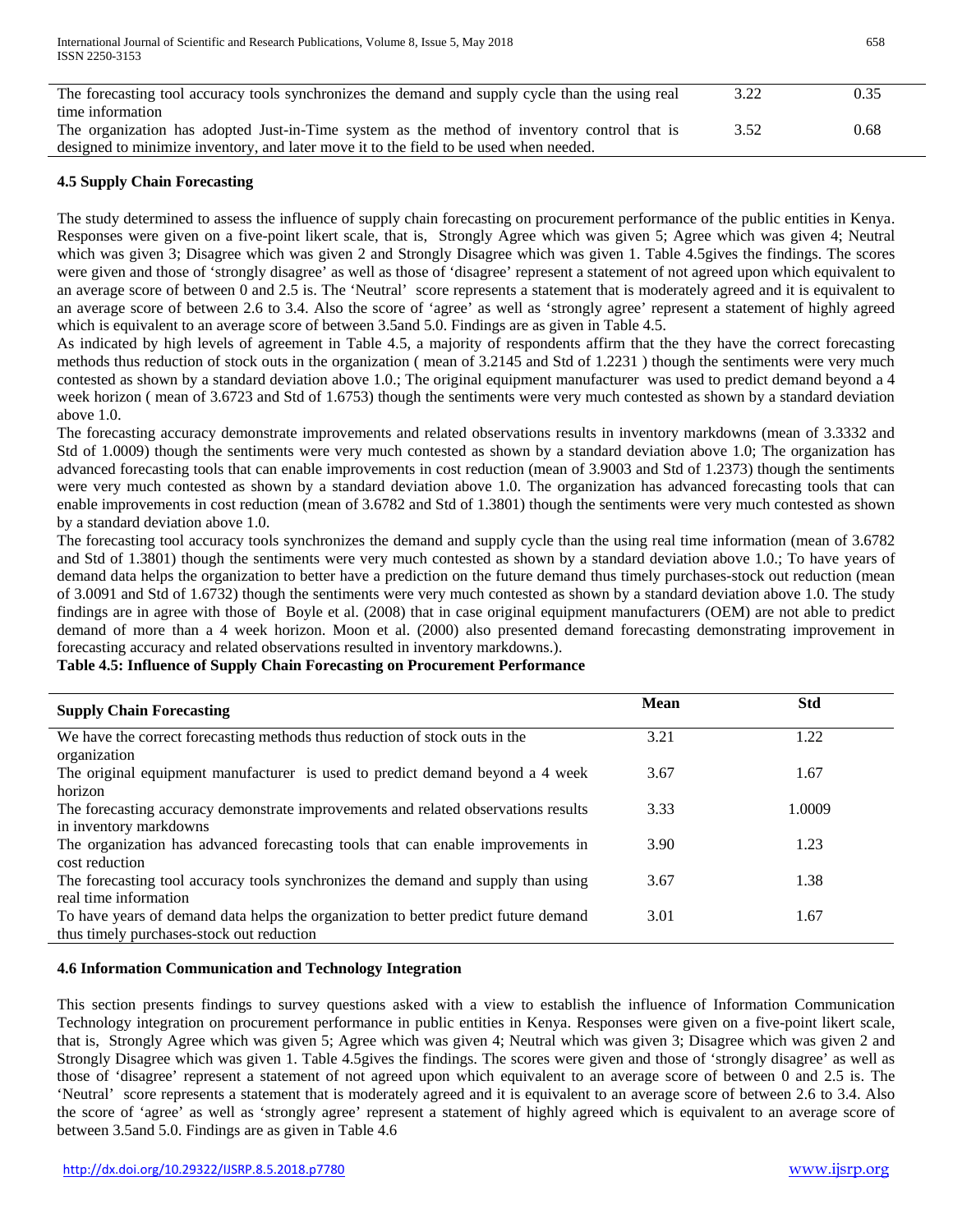As indicated by high levels of agreement in Table 4.6, a majority of respondents affirm that the intranet and internet are highly reliable (mean of 3.3345 and Std of 1.7654 ) though the sentiments were very much contested as shown by a standard deviation above 1.0.; The systems can accommodate and process massive data at once ( mean of 3.4561 and Std of 1.5432) though the sentiments were very much contested as shown by a standard deviation above 1.0; The staff are well trained in the existing IT services provided (mean of 3.8923 and Std of 1.3245) though the sentiments were very much contested as shown by a standard deviation above 1.0; Additional investments should be made on existing infrastructure (mean of 3.0921 and Std of 1.2135) though the sentiments were very much contested as shown by a standard deviation above 1.0.

The existing IT infrastructure can lead to greater productivity (mean of 3.6542 and Std of 1.6324) though the sentiments were very much contested as shown by a standard deviation above 1.0. This is in tandem with Bedey (2012) who asserts that overall, enterprises employing organized procedures as well as resources and even ICT systems so as to consistently employ and even align all strategies of procurement in a consistent as well as integrated method that has outperformed peers in matters of cost savings, compliance, expenditure under management, supplier integration, and even greater contribution to value of the enterprise. Simms (2008) adds that most of the entities of the public lack clear accountability in regard to how the provided resources impact their performance thus going against the public procurement fundamental principles due to lack of adoption of information communication and technology.

# **Table 4.6: Influence of ICT Integration on Procurement Performance**

| <b>ICT</b> Integration                                                | <b>Mean</b> | <b>Std</b> |
|-----------------------------------------------------------------------|-------------|------------|
| The intranet and internet are highly reliable                         | 3.33        | 1.76       |
| The systems can accommodate and process massive data at once          | 3.45        | 1.54       |
| The staff are well trained in the existing IT services provided       | 3.89        | 1.32       |
| Additional investments should be made on existing ICT infrastructure  | 3.09        | 1.21       |
| The existing IT infrastructure can lead to greater reduction of costs | 3.65        | 1.63       |

## **4.7 Resources**

This sub section of the chapter gives the findings to questions that were asked with a view to determine the influence of resources on procurement performance of the public entities in Kenya. The study sought to establish the extent to which respondents agreed with the statements relating to resources in procurement on performance of the organization. A scale of 1-5 was used on a five-point likert scale, that is, Strongly Agree which was given 5; Agree which was given 4; Neutral which was given 3; Disagree which was given 2 and Strongly Disagree which was given 1. Table 4.5gives the findings. The scores were given and those of 'strongly disagree' as well as those of 'disagree' represent a statement of not agreed upon which equivalent to an average score of between 0 and 2.5 is. The 'Neutral' score represents a statement that is moderately agreed and it is equivalent to an average score of between 2.6 to 3.4. Also the score of 'agree' as well as 'strongly agree' represent a statement of highly agreed which is equivalent to an average score of between 3.5and 5.0. The results were given in mean and standard deviation. The average was generated using SPSS version 22.

Further, as presented in Table 4.7, a majority of respondents highly agrees that human resources availability improves the performance level (4.093); and that information technology improve the performance (3.952). A majority however only moderately agrees that procurement plans are followed (3.359) while a majority further disagrees with the view that budget allocation is enough to carry out procurement for the year (2.319). From the foregoing, it can be deduced that human and technological resources are among the key resources influencing procurement performance in the public sector. The budget allocation is enough to carry out procurement for the year (3.995). The organization uses IT in our Procurement process (4.107). This is of the implication that considering these resources are not allocated in sufficient levels; efforts to address the same could prove beneficial in assuring procurement performance thereof.

Respondents were further asked to briefly provide their input on how resources allocation can be improved in the service. To this end, a range of measures were suggested common among which including the need to identify funding resources as well as technical ones so as to support the training of the staff training on how this type of contract is used; reviewing regulations of national procurement so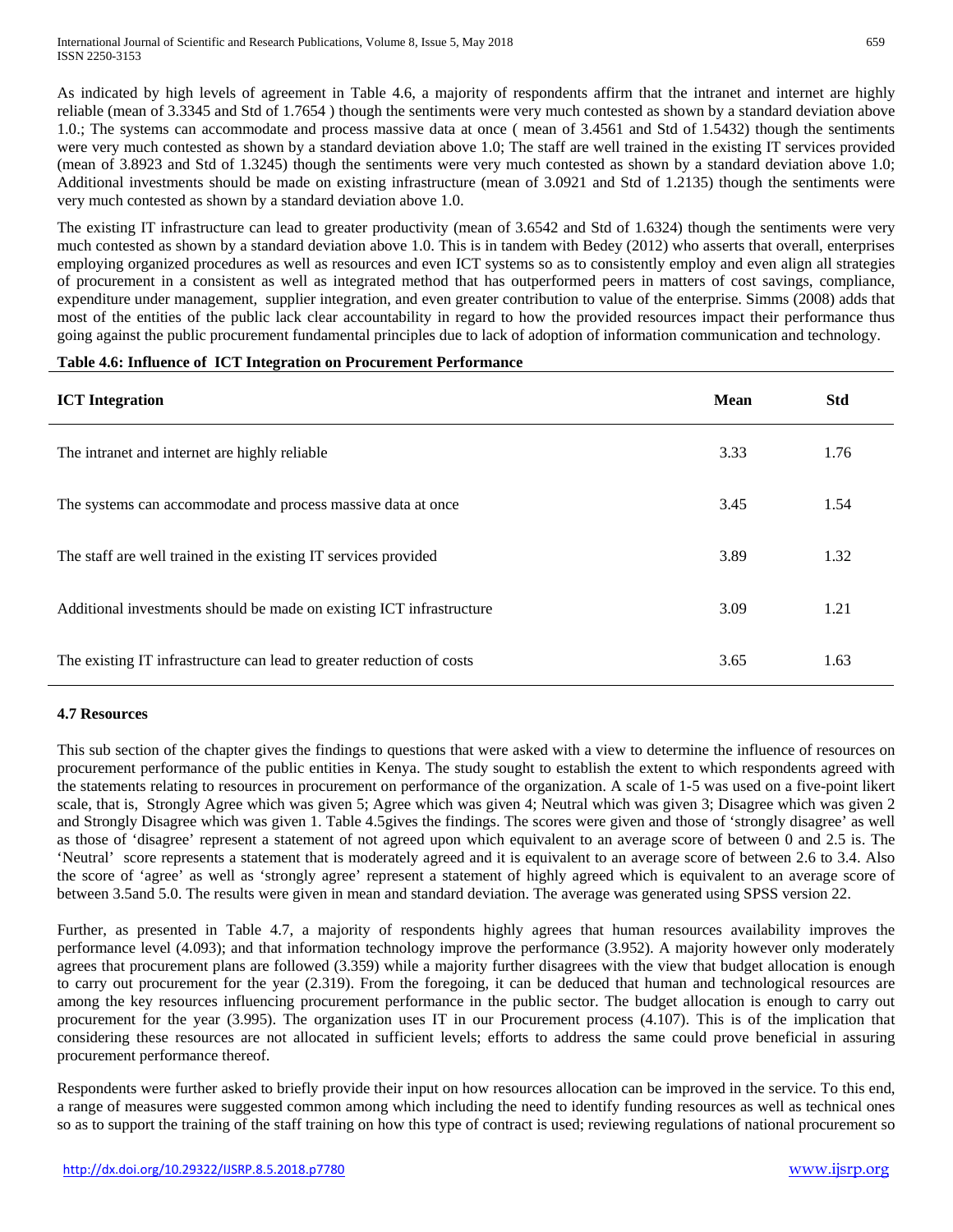as to ensure that any policy barriers that limit the use of this contract are not in existence; also strengthening the logistics management information systems, streamlining systems of distribution, identifying resources of financial to be used in procurement as well as supply chain operations, and at the same time necessitate forecasting and even procurement planning.

This is in tandem with Bedey (2012) who asserts that overall, enterprises employing organized procedures as well as resources and even ICT systems so as to consistently employ and even align all strategies of procurement in a consistent as well as integrated method that has outperformed peers in matters of cost savings, compliance, expenditure under management, supplier integration, and even greater contribution to value of the enterprise. Simms (2008) adds that most of the entities of the public lack clear accountability in regard to how the provided resources impact their performance thus going against the public procurement

## **Table 4.7: Influence of Resources on Procurement Performance**

| <b>Statement</b>                                                                                       | <b>Mean</b> | Std. |  |
|--------------------------------------------------------------------------------------------------------|-------------|------|--|
| Is the human resource in the procurement department adequate?                                          | 4.103       | 0.33 |  |
| Are the finances allocated to NPS sufficient for the organization's annual<br>procurement requirement? | 3.954       | 0.37 |  |
| Technological resource is sufficient to influence procurement performance                              | 4.016       | 0.44 |  |
| Do the funds allocated by the government on areas of spend influence procurement<br>performance?       | 3.997       | 0.65 |  |
| Do budgetary allocations influence procurement performance                                             | 4.108       | 0.33 |  |
| Is the human resource in the procurement department adequate?                                          | 3.959       | 0.37 |  |
| Are the finances allocated to NPS sufficient for the organization's annual<br>procurement requirement? | 2.01        | 0.45 |  |
| Our organization uses IT in our Procurement process                                                    | 3.00        | 0.66 |  |
| There is enough human resource in our procurement Department                                           | 4.10        | 0.32 |  |
| We follow annual procurement plans in our organization                                                 | 3.95        | 0.36 |  |
| Our budget allocation is enough to carry out procurement for the year                                  | 4.0         | 0.65 |  |
| Our organization uses IT in our Procurement process                                                    | 4.10        | 0.32 |  |

# **4.8 Procurement Performance of Public Entities**

The study sought to examine the determinants of procurement performance of public entities, attributed to the influence of inventory management, supply chain forecasting, ICT integration and resources. The study sought to determine procurement performance in the public sector with reference to NPS, attributed to the influence of resources, inventory management, supply chain forecasting and ICT integration The study was particularly interested in three key indicators, namely Quality of goods purchased, Cost reduction and Timely Purchases-stock out reduction, with all the three studied over a 5 year period, running from 2013 to 2017. Table 4.8 below presents the findings.

Findings in Table 4.8 above reveal improved procurement performance across the 5 year period running from the year 2013 to 2017. Quality of goods purchased recorded positive growth with a majority affirming to less than 10% in 2011 (42.3%) and 2012 (37.7%), to 10% in 2013 (36.1%) then more than 10% in 2014 (41.1%) and 2015 (37.5%). A similar trend was recorded in Cost reduction, growing from less than 10% (44.1%) in 2011, to more than 10% in 2013 (36.4%), 2014 (40.4%) and 2015 (37.3%).

Timely Purchases-stock out reduction further recorded positive growth with a majority affirming to less than 10% in 2011 (37.9%) and 2012 (35.9%), to 10% in 2013 (35.9%) and 2014 (35.3%) then by more than 10% in 2015 (36.2%). It can be deduced from the findings that key procurement performance indicators have considerably improved as influenced by among other procurement management attributes, the influence of resources, government laws and regulations, procurement planning and contract management.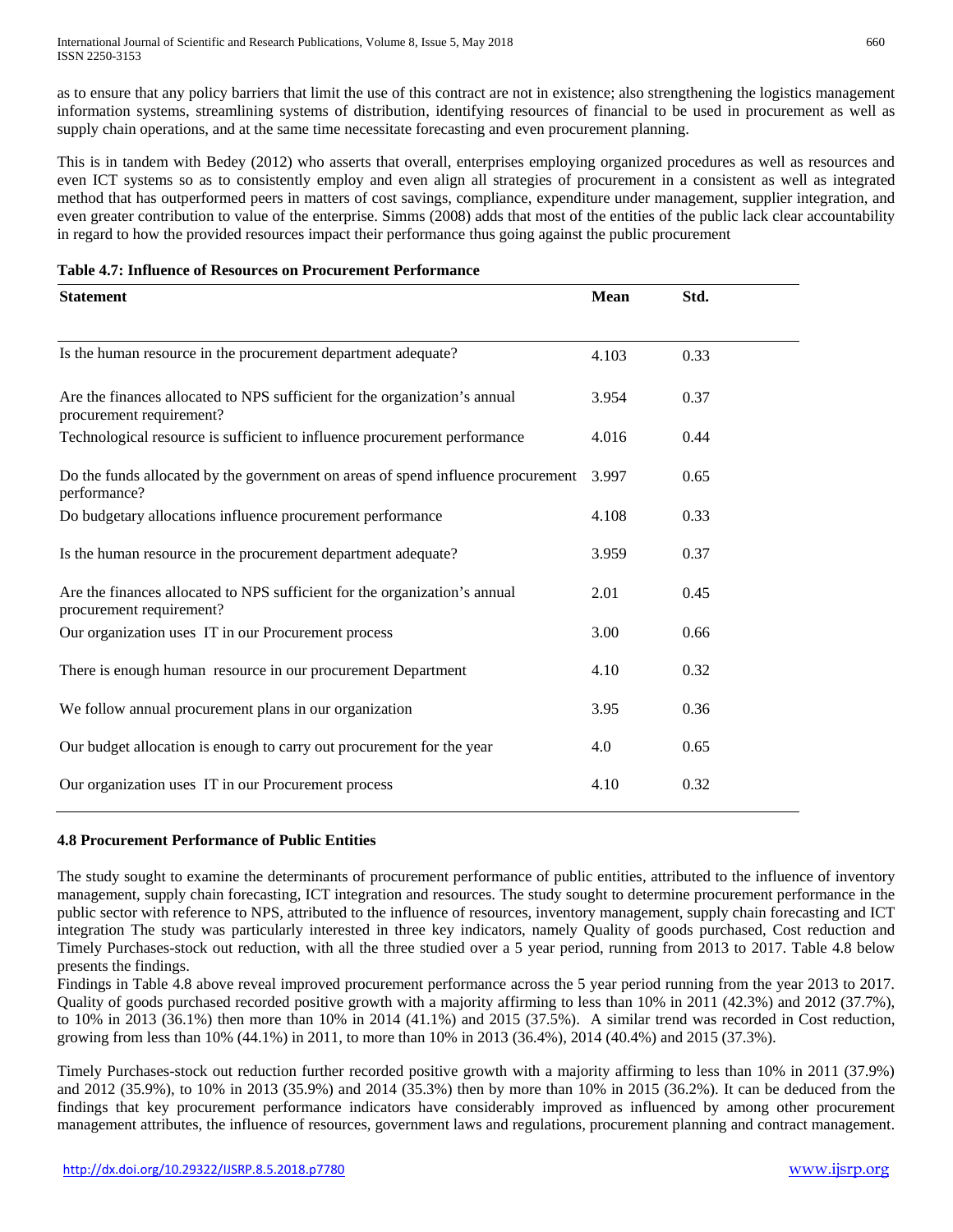International Journal of Scientific and Research Publications, Volume 8, Issue 5, May 2018 ISSN 2250-3153

Quality of goods purchased and Timely Purchases-stock out reduction have particularly improved by at least 10 percent across most of the institutions pointing to the significance of supplier relations management in the supply chain process.

#### **Table 4.8: Procurement Performance**

| <b>Quality of goods purchased</b>           | 2011 | 2012 | 2013 | 2014 | 2015 |
|---------------------------------------------|------|------|------|------|------|
| Increased by less than 10%                  | 42.3 | 37.7 | 31.6 | 30.7 | 29.5 |
| Increased by 10%                            | 31.8 | 32.9 | 36.1 | 28.2 | 33   |
| Increased by more than 10%                  | 25.9 | 29.4 | 32.3 | 41.1 | 37.5 |
| <b>Cost reduction</b>                       | 2011 | 2012 | 2013 | 2014 | 2015 |
| Increased by less than 10%                  | 44.1 | 35.2 | 33.4 | 25.7 | 27.1 |
| Increased by 10%                            | 31.7 | 32.6 | 30.2 | 33.9 | 35.6 |
| Increased by more than 10%                  | 23.5 | 32.2 | 36.4 | 40.4 | 37.3 |
| <b>Timely Purchases-stock out reduction</b> | 2011 | 2012 | 2013 | 2014 | 2015 |
| Increased by less than 10%                  | 37.9 | 35.9 | 31.2 | 25.7 | 33.1 |
| Increased by 10%                            | 36.2 | 31.3 | 35.9 | 35.3 | 30.7 |
| Increased by more than 10%                  | 25.9 | 32.8 | 32.9 | 39   | 36.2 |

## **4.8 Multiple Regression Analysis**

SPSS version 22 was used to compute the measurements so as to find the relationship that exist between independent variables and the dependent variable, that is procurement performance in Public Entities in Kenya. Multiple regression analysis explains variation in a dependent variable as the result of change in independent variables. This is assessed with the help of the coefficient of determination (R square) and if the coefficient is large, then the effect of the independent variable on the dependent variable is also larger. The R Square ranges between 0. .000 to 1.000, where 1.000 shows a perfect fit indicating that each point lies on the line (Carver*,* 2009).

The coefficients allows the researcher to provide a comparison of the relative significance of each of the independent variable. Both unstandardized and standardized coefficients have been given for this study but only the standardized ones will be used for study.

It is notable that there is a strong positive relationship between indepedent and dependent variable since value of R is 0.890. The coefficient of determination  $(R^2)$  is 79.2 meaning that changes in the independent variables explain 79.20% of the procurement performance. This implies that other factors that were not considered in the study only contribute to 20.80% of the procurement performance. These variables therefore are very significant thus necessary for them to be considered in any effort to boost procurement performance in the organization. The study therefore identifies the set of the independent variables influence procurement performance of public entities.

## **Table 4.9: Model Summary.**

| Model. | n.   | $R^2$ | Adjusted $R^2$ | Std. Error of the Estimate. |
|--------|------|-------|----------------|-----------------------------|
|        | .890 | .792  | 788            | .000                        |

## **4.8.1. ANOVA Results**

F-test is carried out so as to test the effect on dependent variable by the independent variables simultaneously. It tests whether all the independent variables held jointly affect the dependent variable. Based on the study results of the ANOVA Test or F-test in Table 4.10 obtained F-count (calculated) was 10.765 greater the F-critical (table) (8.123) with significance of 0.000. Since the significance level of 0.000< 0.05 we therefore conclude that the set of independent variables affect the procurement perfomance of the organization and this shows that the overall model was significant.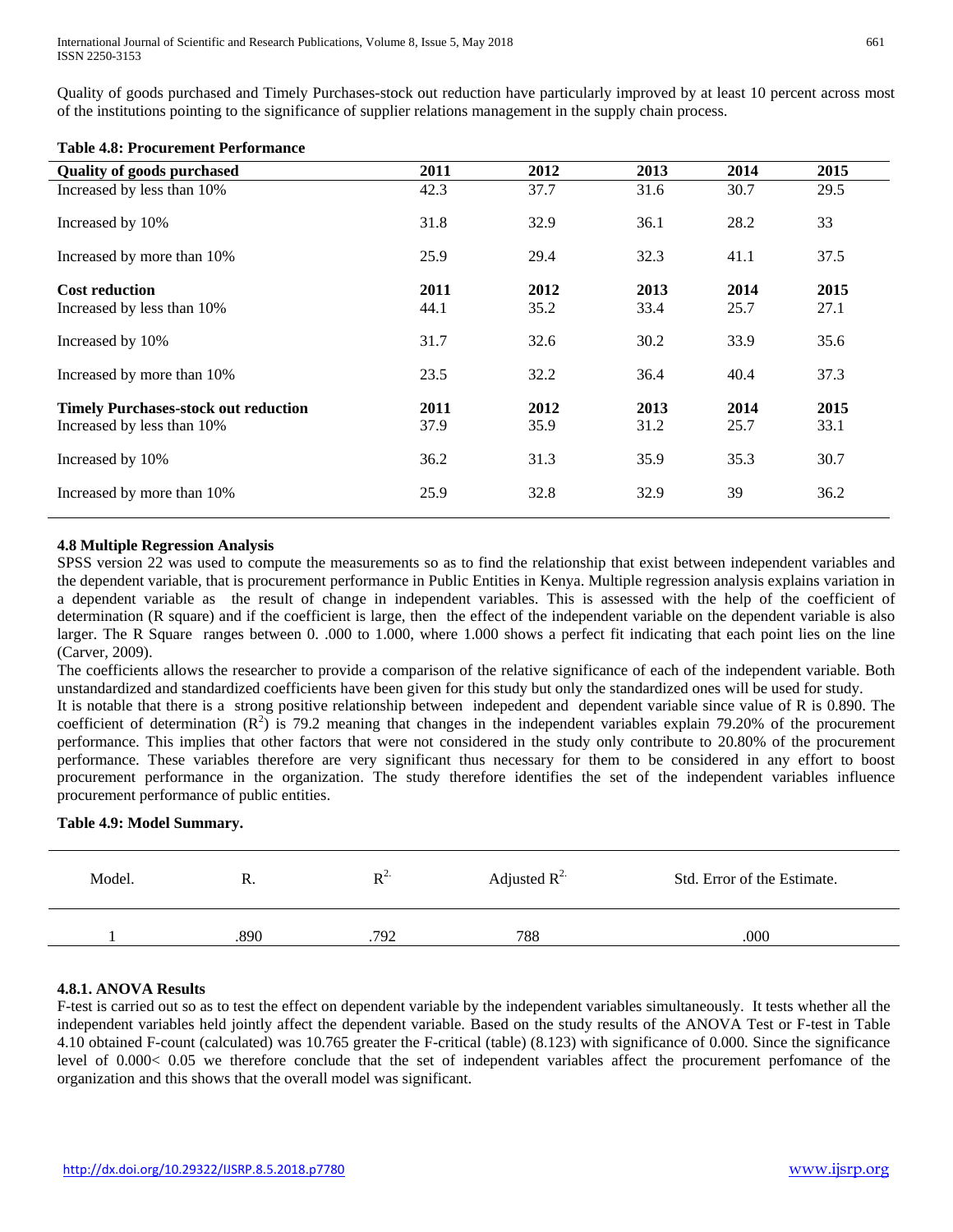| Model.      | Sum of Squares. | Df.            | Mean Square. | F.     | Sig.              |
|-------------|-----------------|----------------|--------------|--------|-------------------|
| Regression. | 10.890          | $\overline{4}$ | 2.7225       | 10.765 | .000 <sup>a</sup> |
| Residual.   | 13.908          | 55             | .25229       |        |                   |
| Total       | 24.798          | 59             |              |        |                   |

## **Table 4.10: ANOVA Results**

## NB: F-Critical Value  $= 8.123$

Table 4.11 gives the results of the regression. From the study findings on the regression equation established, taking all factors into account (independent variables) constant giving it a value of sero, procurment perfomance will be 9.859. Also with all other other independent variables held at zero, a unit increase in inventory management will lead to a 0.763 increase in procurement perfomance; a unit increase in supply chain forecasting will lead to a 0.690 increase in procurement perfomance, a unit increase in ICT integration will lead to 0.632 increase in procurement perfomance and a unit increase in resources will lead to 0.598 increase in procurement perfomance. This infers that inventory management contributed most to procurement perfomance in the public entities. Based at 5% level of significance, inventory management had a .000 level of significance; supply chain forecasting show a .003 level of significance, ICT integration show a .009 level of significance and resources show a .012 level of significance hence the most significant factor was inventory management.

## **Table 4.11: Coefficient Results**

| Model                             | <b>Unstandardized Coefficients</b> |            | Standardized<br>Coefficients |      | Sig.  |
|-----------------------------------|------------------------------------|------------|------------------------------|------|-------|
|                                   | β                                  | Std. Error | β                            |      |       |
| (Constant)                        | 9.859                              | 0.002      |                              | 5.32 | 0.00  |
| $X_1$ _Inventory Management       | 0.76                               | 0.18       | 0.47                         | 4.33 | 0.003 |
| $X_2$ _Supply chain Forecasting   | 0.69                               | 0.16       | 0.35                         | 4.22 | 0.01  |
| $X_3$ <sub>-ICT</sub> Integration | 0.63                               | 0.16       | 0.26                         | 4.01 | 0.01  |
| $X_4$ Resources                   | 0.60                               | 0.18       | 0.23                         | 3.25 | 0.01  |
|                                   |                                    |            |                              |      |       |

The general form of the equation was to predict procurement perfomance from inventory management, supply chain forecasting, ICT integration and resources is:  $(Y = \beta_0 + \beta_1 X_1 + \beta_2 X_2 + \beta_3 X_3 + \beta_4 X_4 + \epsilon)$  becomes:  $Y = 9.859 + 0.763X_1 + 0.690X_2 + 0.632X_3 + 0.598X_4$ . This indicates that procurement perfomance =  $9.859 + 0.763*$  Inventory Management + 0.690\*Supply Chain Forecasting +  $0.632*$ ICT Integration  $+0.598*$ Resources $+9.859$ .

# **5. SUMMARY OF FINDINGS, CONCLUSION AND RECOMMENDATIONS**

## **5.1 Summary of Findings**

From the descriptive statistics the study established that the organization has ensured that there is tracking of inventory to enhance coordination of materials accessibility, controlling, utilization and procuring of materials. They have correct forecasting methods thus reduction of stock outs in the organization. To a moderate extent the original equipment manufacturer is used to predict demand beyond a 4 week horizon. The forecasting accuracy demonstrates improvements and related observations results in inventory markdowns. The organization has advanced forecasting tools that can enable improvements in cost reduction. The forecasting tool accuracy tool synchronizes the demand and supply cycle than using real time information. The organization has adopted Just-in-Time system as the inventory control method designed to minimize inventory, and move it to the field for use exactly when needed.

The study established to a moderate extent that majority of respondents affirm that they had the correct forecasting methods thus reduction of stock outs in the organization. The original equipment manufacturer was used to predict demand beyond a 4 week horizon. The forecasting accuracy demonstrates improvements and related observations results in inventory. The organization has advanced forecasting tools that can enable improvements in cost reduction. The organization has advanced forecasting tools that can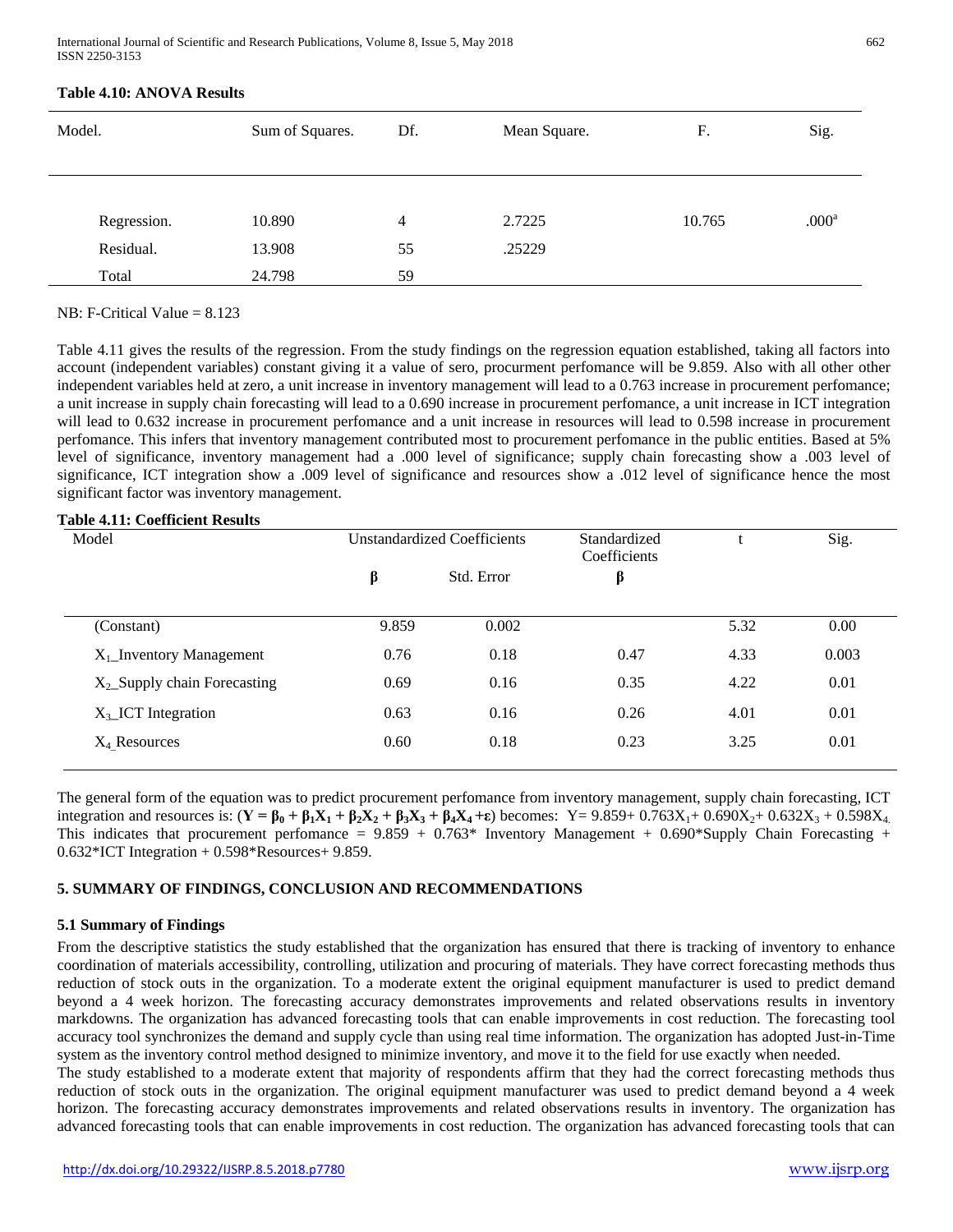enable improvements in cost reduction. The forecasting tool accuracy tools synchronize the supply and demand cycle than the use of real time information. Having years of demand data helps the organization to better predict future demand thus timely purchases-stock out reduction.

The study established that ICT Integration influence procurement performance in the public entities in Kenya. The systems can accommodate and process massive data at once and the staff are well trained in the existing IT services provided. The additional investments should be made on existing infrastructure and can lead to greater reduction of costs. Employing organized procedures, resources and ICT systems to consistently employ and align all procurement strategies in a consistent and integrated method outperformed peers in cost savings, expenditure under management, compliance, supplier integration, and greater contribution to enterprise value. The public entities lack clear accountability on how the resources provide impact on their performance therefore going against the fundamental principles of public procurement due to lack of adoption of information communication and technology.

The study established that resources influence procurement performance in the public entities in Kenya. The majority of respondents highly agree that human resources availability improves the performance level and that information technology improve the performance to a moderate extent the procurement plans are followed and budget allocation is enough to carry out procurement for the year. The budget allocation is enough to carry out procurement for the year and rarely the organization uses IT in our Procurement process.

# **5.2 Conclusion**

Based on the study findings, the study concludes that procurement performance in the public entities in Kenya is affected by the independent variables. The inventory management is the first important factor which influences procurement performance in the public entities in Kenya. The regression coefficients of the study show that inventory control has a significant influence procurement performance in the public entities in Kenya. This implies that increasing levels of inventory control would increase the procurement performance in the public entities in Kenya.

The study concludes that supply chain forecasting is the second most important factor which influences procurement performance in the public entities in Kenya. The regression coefficients of the study show that supply chain forecasting has a significant influence procurement performance in the public entities in Kenya. This implies that increasing levels of supply chain forecasting would increase the procurement performance in the public entities.

The study concludes that ICT integration is the third most important factor which influences procurement performance in the public entities in Kenya. The regression coefficients of the study show that ICT integration has a significant influence procurement performance in the public entities in Kenya. This implies that increasing levels of ICT integration would increase the procurement performance in the public entities in Kenya.

Finally, the study concludes that resources are the fourth most important factor which influences procurement performance in the public entities in Kenya. The regression coefficients of the study show that a resource has a significant influence procurement performance in the public entities in Kenya. This implies that increasing levels of resources would increase the procurement performance in the public entities in Kenya.

## **5.3 Recommendations**

Better management of inventories would release capital for use elsewhere productively. Hence Inventory control implies the coordination of materials accessibility, controlling, utilization and procuring of material. The inventory control includes cost minimization, profit maximization, avoidance of running out of stock and to prevent surplus stock that are unnecessary. The study recommends for most efficient ways of inventory control is the use of Just-in-Time system

The study recommends for correct forecasting methods thus reduction of stock outs in the organization. The forecasting accuracy can lead to improvement and related observations results in inventory markdowns. The organization should have advanced forecasting tools to synchronize the supply and demand cycle than the use of real time information and minimize inventory, and move it to the field for use exactly when needed.

The study established that ICT Integration influence procurement performance in the public entities in Kenya. The systems can accommodate and process massive data at once and the staff are well trained in the existing IT services provided. The additional investments should be made on existing infrastructure and can lead to greater reduction of costs. Employing organized procedures as well as resources and even ICT systems to consistently use and align all procurement strategies in a consistent and integrated method outperformed peers in cost savings, expenditure under management, compliance, supplier integration, and greater contribution to enterprise value. The public entities lack clear accountability on how the resources provide impact on their performance therefore going against the fundamental principles of public procurement due to lack of adoption of information communication and technology.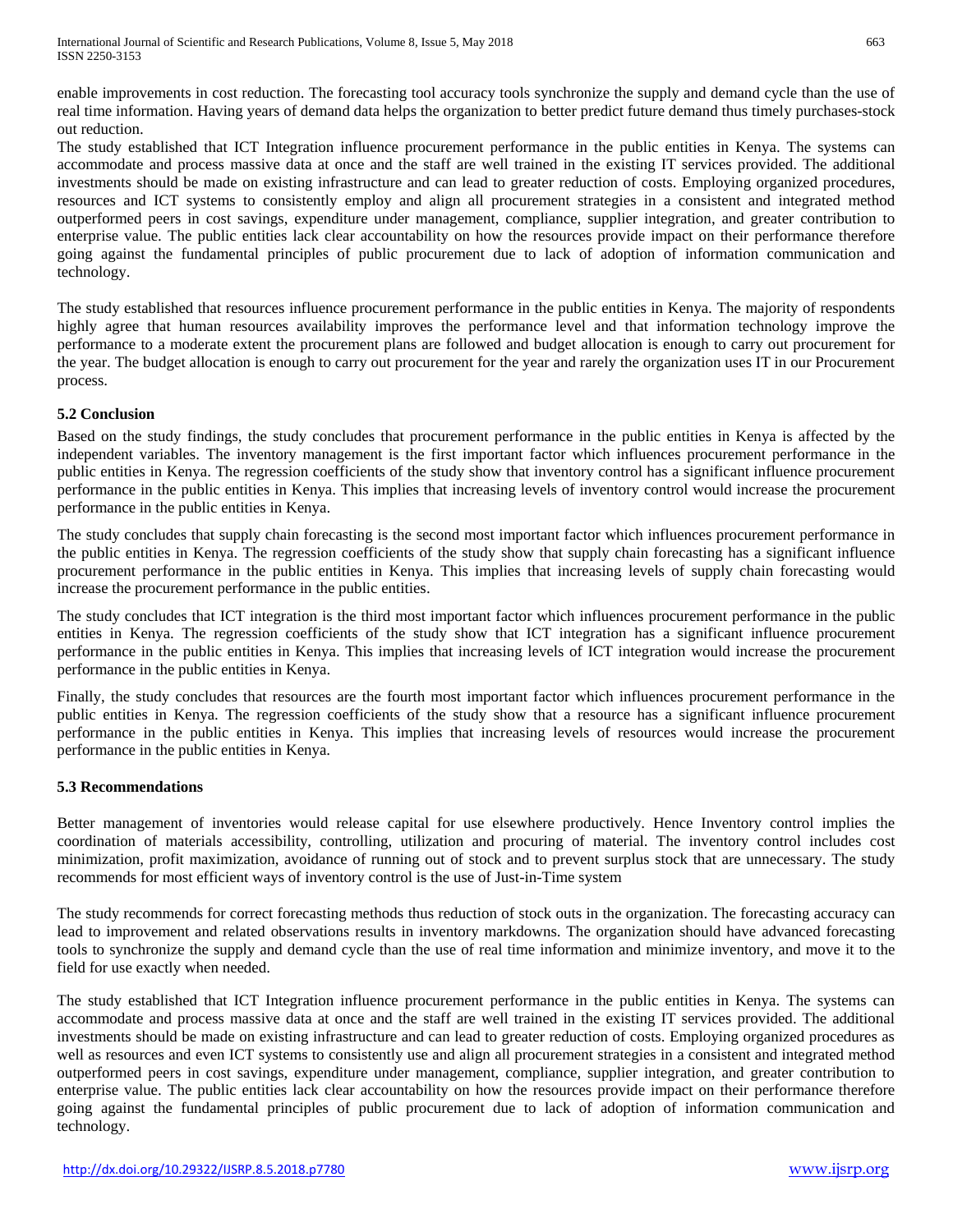In determining how effective the whole process of procurement will be, resource allocation is a significant aspect to be considered. This therefore calls for public enterprises to try and ensure balance in allocating resources and even allocating more funds to the department of procurement. This is because procurement acts as the base on which all other departments depend on and its success is felt in the whole organization.

It is advisable that as the allocation of procurement resource plan is being prepared, caution need to be taken so that the planning is done in a manner while taking care of the pursued strategic fit in the public entities.

# **5.4 Areas for Further Research**

This study is significant for further study in this field of procurement performance in Africa and particularly in Kenya. The findings have demonstrated influence of the inventory management, supply chain forecasting, ICT Integration and resources on procurement performance in the public entities in Kenya. The current study therefore need to be expanded further in future so as to determine other factors that may influence procurement performance in the public enterprises in Kenya since the stuudy established there could the remaining 20.80% is explained by the variables or other aspects outside the model. Further, the available literature shows that as a future avenue of research, it is important to undertake same type of research in other private organizations and public sector in general in Kenya so as to find out whether the factors that have been explored can be generalized.

# **REFERENCES**

- Agus, A., & Shukri Hajinoor, M. (2012). Lean production supply chain management as driver towards enhancing product quality and business performance: Case study of manufacturing companies in Malaysia. International Journal of Quality & Reliability Management, *29*(1), 92-121.
- Albertson, K., & Aylen, J. (2003). Forecasting the behavior of manufacturing inventory. International Journal of Forecasting, *19*(2), 299-311.

Anderson, N. H. (2006). "Integration Theory and Attitude Change - Psychological Review" New York,78, 171–206.

Amid Amin et al. (2007). Analysis and review the impact of strategic planning of information systems to improve performance in supply chain management, Management perspective, *7 (25)*:5-32

Aosa, E. (1992). An empirical investigation of aspects of strategy formulation and implementation within large, private manufacturing companies in Kenya.

Awuor, L. N. (2013). Factors affecting effective stores management in the Public Sector. International Journal of Social Sciences and Entrepreneurship, *1*(3), 1.

- Barratt M. H. (2004). Unvelling Enablers and Inhibitors of Collaborative Planning:International Journal of Logistics Management (15)1,73-91.
- Bayraktar, E., Koh, S. L., Gunasekaran, A., Sari, K., & Tatoglu, E. (2008). The role of forecasting on bullwhip effect for E-SCM applications. International Journal of Production Economics, *113*(1), 193-204.

BidcoAfrica. (2016). Profile of the Company. Retrieved from http://www.bidcoafrica.com/

- Boyle, E., Humphreys, P., & McIvor, R. (2008). Reducing supply chain environmental uncertainty through e-intermediation: An organization theory perspective. International Journal of Production Economics, *114*(1), 347-362.
- Bravo, Jose, Juan and Vidal, Julio, Carlos. (2013). Freight Transportation function in Supply Chain Optimization Models: A critical Review of recent trends. Journal of Expert Systems with Applications,*Vol. 40*, Issue 17.
- Bogdan, R. C., & Biklen, S. K. (2007). Qualitative Research for Education. An Introduction to Theories and Methods (4th ed.). New York: Pearson Education Group.

Borg, W.R. and Gall, M.D. (2008). Educational Research: An Introduction. New York: Longman

Cao, S., Sun, G., Zhang, Z., Chen, L., Feng, Q., Fu, B., & Wei, X. (2011). Greening China naturally. *Ambio*, *40*(7), 828-831. Cachon, G. P., & Netessine, S. (2004). Game theory in supply chain analysis. In Handbook of Quantitative Supply Chain

- Analysis (pp. 13-65). Springer US. Cao, M., & Zhang, Q. (2011). Supply chain collaboration: Impact on collaborative advantage and firm performance. Journal of Operations Management, *29*(3), 163-180.
- Chandra, C., & Kumar, S. (2000). Supply chain management in theory and practice: a passing fad or a fundamental change?. Industrial Management & Data Systems, *100*(3), 100-114.

Chatfield, C., & Yar, M. (1988). Holt-Winters forecasting: some practical issues. *The Statistician*, 129-140.

- Che, Z. H. (2012). A particle swarm optimization algorithm for solving unbalanced supply chain planning problems. *Applied Soft Computing*, *12*(4), 1279-1287.
- Creswell, J. W., Plano Clark, V. L., Gutmann, M. L., & Hanson, W. E. (2003). Advanced mixed methods research designs. Handbook of mixed methods in social and behavioral research, 209-240.
- Datta, S. (2008). Forecasting and Risk Simulation: Proposed Analytical Tool.
- Dencker, J. C., Gruber, M., & Shah, S. K. (2009). Pre-entry knowledge, learning, and the survival of new firms. Organization Science, *20*(3), 516-537.
- DeSanctis, G., & Poole, M. S. (1994). Capturing the complexity in advanced technology use: Adaptive structuration theory. Organization science, *5*(2), 121-147.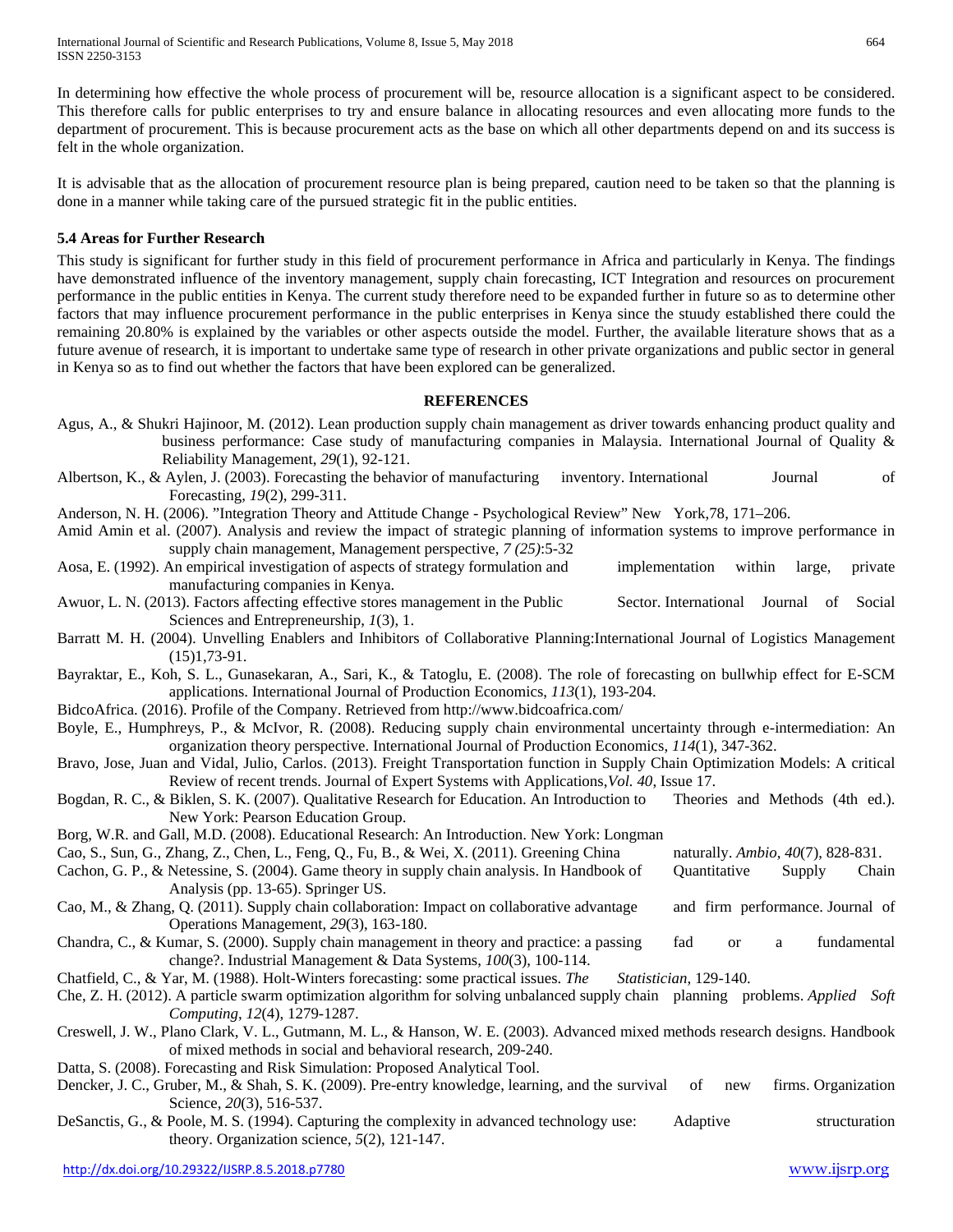- Donald, K. K., Delno, L., & Tromp, A. (2006). Project Writing: An Introduction. Don Bosco Press.
- Droodchy Mahmoud Nick Mehr Navid. (2008). The study and application of information technology in supply chain management, Fourth National Conference on e-commerce.
- Economic Survey Report, 2015.2015 economic survey Report highlights. Retrieved from [gory&downloa](http://www.knbs.or.ke/index.php?option=com_phocadownload&view=category&downlo)d=719: economic-survey-2015&id=16: economic-survey-highlights&Itemid=563
- Essig, M. & Dorobek, S. (2006). 'Adapting the Balanced Scorecard to Public Supply Chain Management'. Working Paper for the 15th Annual IPSERA Conference, SanDiego, CA.
- Fawcett, S. E., Wallin, C., Allred, C., Fawcett, A. M., & Magnan, G. M. (2011). Information technology as an enabler of supply chain collaboration: a dynamic‐capabilities perspective. Journal of Supply Chain Management, *4 7*(1), 38-59.

Gheidar-Kheljani, J., Ghodsypour,, S., H. and Fatemi, Ghomi, S., M., T. (2010). Supply chain

- Optimization policy for a supplier selection problem: a mathematical programming approach. Iranian Journal of Operations Research, Vol. 2, No.1, pp. 17-31.
- Government of Kenya (2005). The Public Procurement and Disposal Act. Nairobi; Government Printers
- Herbert S. (2013). "Overchanging: Throwing away money and clogging Landfills in the Name of Safe Product Delivery". Westpak.
- Sitwala. (2014). Is There a Conceptual Difference between Theoretical and Conceptual Frameworks? J Soc Sci, 38(2): 185-195.
- Jin, Y., Vonderembse, M., Ragu-Nathan, T. S., & Smith, J. T. (2014). Exploring relationships among IT-enabled sharing capability, supply chain flexibility, and competitive performance. International Journal of Production Economics, 153, 24-34.
- Johnson R., B., Onwuegbuzie, A., J., Turner, L., A. (2007). Toward a definition of mixed methods research. *Journal of Mixed Methods Research*, 1(2): 112-133.
- Kathurima, R. I., Ombul, K., & Iravo, M. A. (2016). Effects of materials handling systems on performance of cement manufacturing firms in Machakos County. *International* Academic Journal of Procurement and Supply Chain Management, 2(1), 21-36.
- Kasomi, F.M. (2009). Effect of Supply Chain management on Performance in the public sector. MSC Project. JKUAT.
- Kenya Bureau of Statistics. (2015). Retrieved fro[m http://www.knbs.or.ke/](http://www.knbs.or.ke/)
- Kimani, M. W. (2013). Lean Supply Chain Management in Manufacturing Firms in Kenya (Doctoral dissertation, University of Nairobi).
- Kingoo, Elizabeth, M. (2013). Supply chain Governance and organizational Performance among Parastatals in Kenya. Masters Project.
- Kinsey M. (2009) ["Building a flexible supply chain for uncertain times"](http://www.mckinsey.com/insights/operations/building_a_flexible_supply_chain_for_uncertain_times). Chicago**.**
- Kopczak, L.R. and Johnson, M.E. (2010), 'The Supply-chain Management Effect', MIT Sloan Management Review, 44(3): 27
- Koszewska, M. (2004). Outsourcing as a modern management strategy prospects for its development in the protective clothing market. AUTEX Research Journal, 4(4), 228-231.
- Kothari, C. R. (2008). Research Methodology: Methods and Techniques. New Delhi: New Age International Publishers.
- Kumar D. (2012). Supply Chain and Procurement Network. Operations Research 1(2): 13-28. South Africa.
- Lejeune, M.A., Yakova, N. (2005), "On characterizing the 4 Cs in supply chain management",
	- Journal of Operations Management, Vol. 23 No.1, pp.81-100.
- Lewin, J. E., & Johnston, W. J. (1996). The effects of organizational restructuring on industrial
- Buying behavior: 1990 and beyond. Journal of business & Industrial marketing, *11*(6), 93-111.
- Macher, J. & Richman, B. 2008. Transaction cost economics: An assessment of empirical
	- Research in the social sciences. Business and Politics. 10 (1): article 1.
- Madhok, A. (2002). Reassessing the fundamentals and beyond: Ronald Coase, the transaction
- cost and resource-based theories of the firm and the institutional structure of production. Strategic Management Journal*,* 23(6): 535- 550.
- Mahoney JT. (2001). A resource-based theory of sustainable rents. *Journal of Management* 27 (6): 651-660.
- Martins, Rodrigo, Serra, Fernando, Ribeiro, Leite, André da, Silva, Ferreira, Manuel, Portugal
- and Li, Dan. (2010). Transactions Cost Theory influence in strategy research: *A review through a* bibliometric study in leading journals. Working paper no. 61/2010.
- McAdam, R., Hazlett, S.A. & Casey, C. (2005). Performance management in the UK public
- Sector: Addressing multiple stakeholder complexity, The International Journal of Public Sector Management, (18).3, 256-273.
- Mentzer, J. T., DeWitt, W., Keebler, J. S., Min, S., Nix, N. W., Smith, C. D., & Zacharia, Z.
- G.(2011). "Defining Supply Chain Management." Journal of Business Logistics, Vol 22, No 2, pp.1-25.
- Migiro, Ambe, I. M. (2008). Evaluation of the implementation of public sector supply Chain
- Management and challenges: A case study of the central district municipality, West province, South Africa; *African Journal of Business* Management, (December 2008), Vol.2 (12), pp. 230-242.
- Min, S., Roath, A. S., Daugherty, P. J., Genchev, S. E., Chen, H., Arndt, A. D., & Glenn Richey,
- R. (2005). Supply chain collaboration: The international journal of logistics management, 16(2), 237-256.
- Moon, M. A., Mentzer, J. T., & Thomas, D. E. (2000). Customer demand planning at Lucent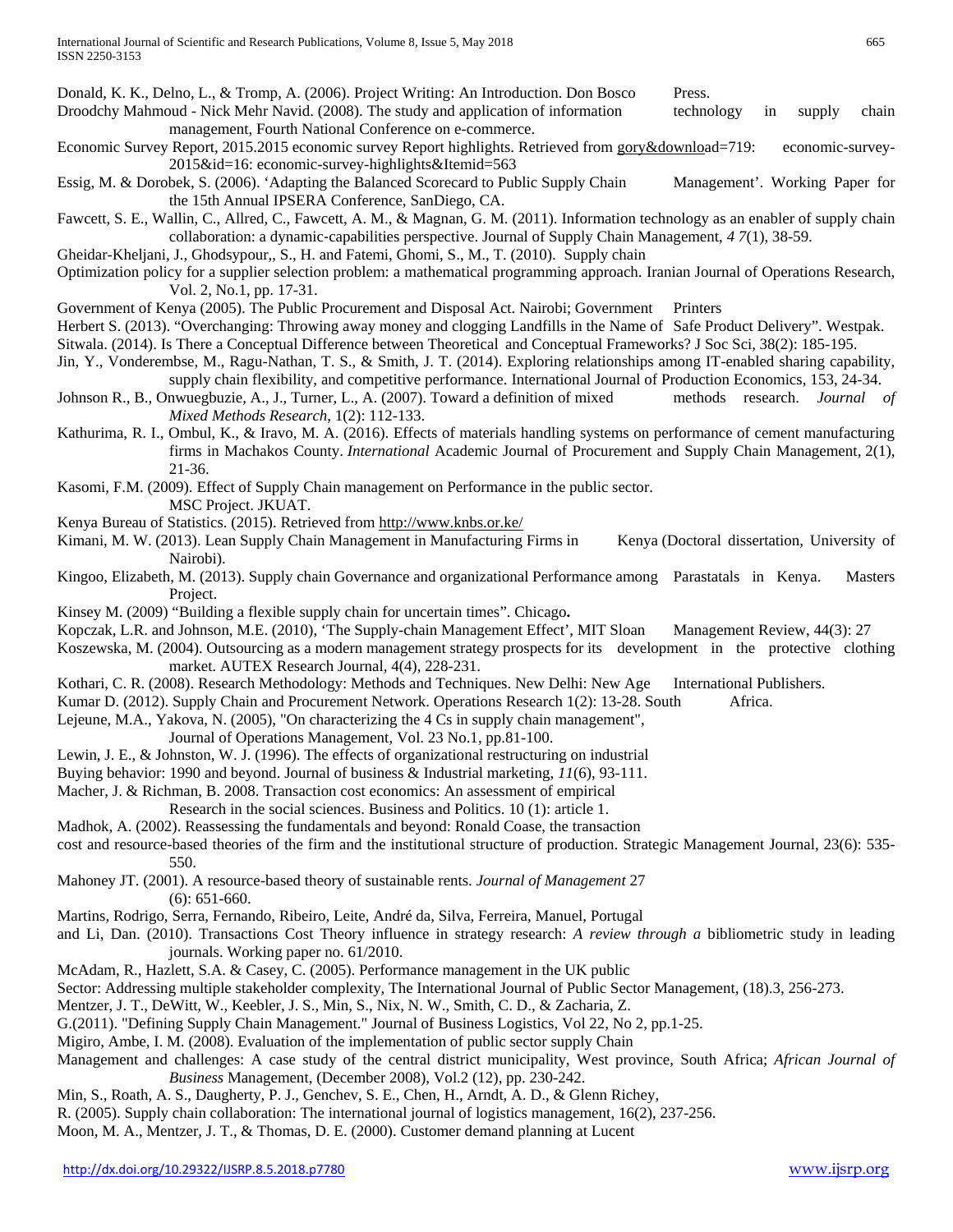| Technologies: a case study in continuous improvement through sales forecast auditing. Industrial Marketing Management, 29(1), 19-<br>26.                                             |
|--------------------------------------------------------------------------------------------------------------------------------------------------------------------------------------|
| Mugenda, O.M and Mugenda, A.G. (2008). Research Methods. Quantitative and Qualitative<br>Approaches. Nairobi: ACTS Press.                                                            |
| Monappa, A & Saiyadain, M. (2008). Personnel Management 2nd ed. Tata McGraw-Hill, New<br>Delhi.                                                                                      |
| Mwale, H. (2014). Supply chain management practices and organizational performance of large<br>Manufacturing firms in Nairobi, Kenya (Doctoral dissertation, University of Nairobi). |
| Naliaka, V. W., & Namusonge, G. S. (2015). Role of Inventory Management on Competitive                                                                                               |
| Advantage among Manufacturing Firms in Kenya: A Case Study of Unga Group Limited. International Journal of Academic Research                                                         |
| in Business and Social Sciences, 5(5), 87-104.                                                                                                                                       |
| Neuman, W. L. (2006). Social Research Methods: Qualitative and Quantitative Approaches.                                                                                              |
| Pearsons Education Inc. Boston. USA.                                                                                                                                                 |
| Nooy, Wouter d., A. Mrvar and Vladimir Batagelj. (2005). Exploratory Social Network Analysis                                                                                         |
| With Pajek. Cambridge: Cambridge University Press. ISBN 0-521-84173-9                                                                                                                |
| Norman, K. L. (2007). "A solution for weights and scale values in functional                                                                                                         |
| Measurement. Psychological Review", 83, 80-84.                                                                                                                                       |
| O'Neill, J. J., Congdon, C., Ramanujam, R., Borac, S., & Henderson, R. (2010). A Performance                                                                                         |
| Optimization Study for the DreamWorks Animation Fluid Solver.                                                                                                                        |
| Osborne, M. J., & Rubinstein, A. (1990). Bargaining and markets (Economic theory,                                                                                                    |
| Econometrics, and mathematical economics).                                                                                                                                           |
| Otieno (2004). Procurement activities in public institutions. Unpublished thesis. Jomo Kenyatta                                                                                      |
| University of Science and Technology, Kenya                                                                                                                                          |
| PWC and Eco Vadis (2010). Value of sustainable public procurement practices. PWC and Eco Vadis in                                                                                    |
| Collaboration with the INSEAD Social Innovation Centre.                                                                                                                              |
| Richard .R. G, Tokman, M, Dalela, and V (2009). Examining collaborative supply chain service                                                                                         |
| Technologies: a study of intensity, relationships and resources.                                                                                                                     |
| Salhi, S. and G. Nagy (2009). "Local improvement in planar facility location using vehicle                                                                                           |
| Routing." Annals of Operations Research 167(1): 287-296.                                                                                                                             |
| Shen, Z.-J. M. (2006). "A profit-maximizing supply chain network design model with                                                                                                   |
| demandchoice flexibility." Operations Research Letters 34(6): 673-682.                                                                                                               |
| Soft Kenya (2016). Bidco Oil Refineries Limited. Retrieved from                                                                                                                      |
| http://softkenya.com/industry/bidco-oil-refineries-limited/                                                                                                                          |
| Svensson, G. (2003). Holistic and cross-disciplinary deficiencies in the theory generation of supply chain management. Supply Chain                                                  |
| Management: An International Journal, 8(4), 303-316.                                                                                                                                 |
| Szucs, Daniel and Hassen, Kedir. (2012). Supply Chain Optimization in the Oil Industry: A Case Study of MOL Hungarian Oil and                                                        |
| Gas PLC. Master's Thesis in International Logistics and Supply Chain Management.                                                                                                     |
| Taticchi, Paolo, Tonelli, Flavio and Cagnazzo, Luca. (2010). Performance measurement and management: a literature review and a                                                       |
| research agenda, Measuring Business excellence, Vol. 14 NO. 1, pp. 4-18.                                                                                                             |
| Teddlie, C., & Yu, F. (2007). Mixed methods sampling a typology with examples. Journal of                                                                                            |
| Mixed methods research, $1(1)$ , 77-100.                                                                                                                                             |
| Theriou, Nikolaos, G., Aggelidis, Vassilis, Theriou, Georgios N. (2009). A Theoretical                                                                                               |
| Framework Contrasting the Resource-Based Perspective and the Knowledge-Based View. European Research Studies, Volume XII,                                                            |
| $Issue(3)$ .                                                                                                                                                                         |
| Vitasek, K. L., Manrodt, K. B., & Abbott, J. (2005). What makes a lean supply chain? Supply                                                                                          |
| Chain management review, v. 9, no. 7 (Oct. 2005), p. 39-45: ill.                                                                                                                     |
| Wainaina, G. (2014). Reverse logistics practices and profitability of large scale manufacturing                                                                                      |
| Firms in Nairobi, Kenya (Doctoral dissertation, University of Nairobi).                                                                                                              |
| Wanjihia, D. K. (2011). Innovation management in Kenya's manufacturing sector (Doctoral                                                                                              |
| Dissertation, University of Nairobi, Kenya).                                                                                                                                         |
| Weng, M. (2007). A Multimedia Social-Networking Community for Mobile Devices Interactive                                                                                             |
| Telecommunications Program, Tisch School of the Arts/ New York University.                                                                                                           |
| Wouldiamson O. (2005). Markets and hierarchies: Analysis and Antitrust Implications. New York                                                                                        |
| Wright, D., & Yuan, X. (2008). Mitigating the bullwhip effect by ordering policies and                                                                                               |
| Forecasting methods. International Journal of Production Economics, 113(2), 587-597.                                                                                                 |
| Xu, N. and Nozick, L. (2009), Modeling supplier selection and the use of option contracts for                                                                                        |
| Global supply chain design. Computers & Operations Research 36, 2786 - 2800                                                                                                          |
| Yung, K.L., Tang, J., Ip, A.W.H. and Wang, D. (2006), Heuristics for Joint Decisions in                                                                                              |
| Production, transportation, and order quantity. Transportation Science 40(1), 99-116.                                                                                                |